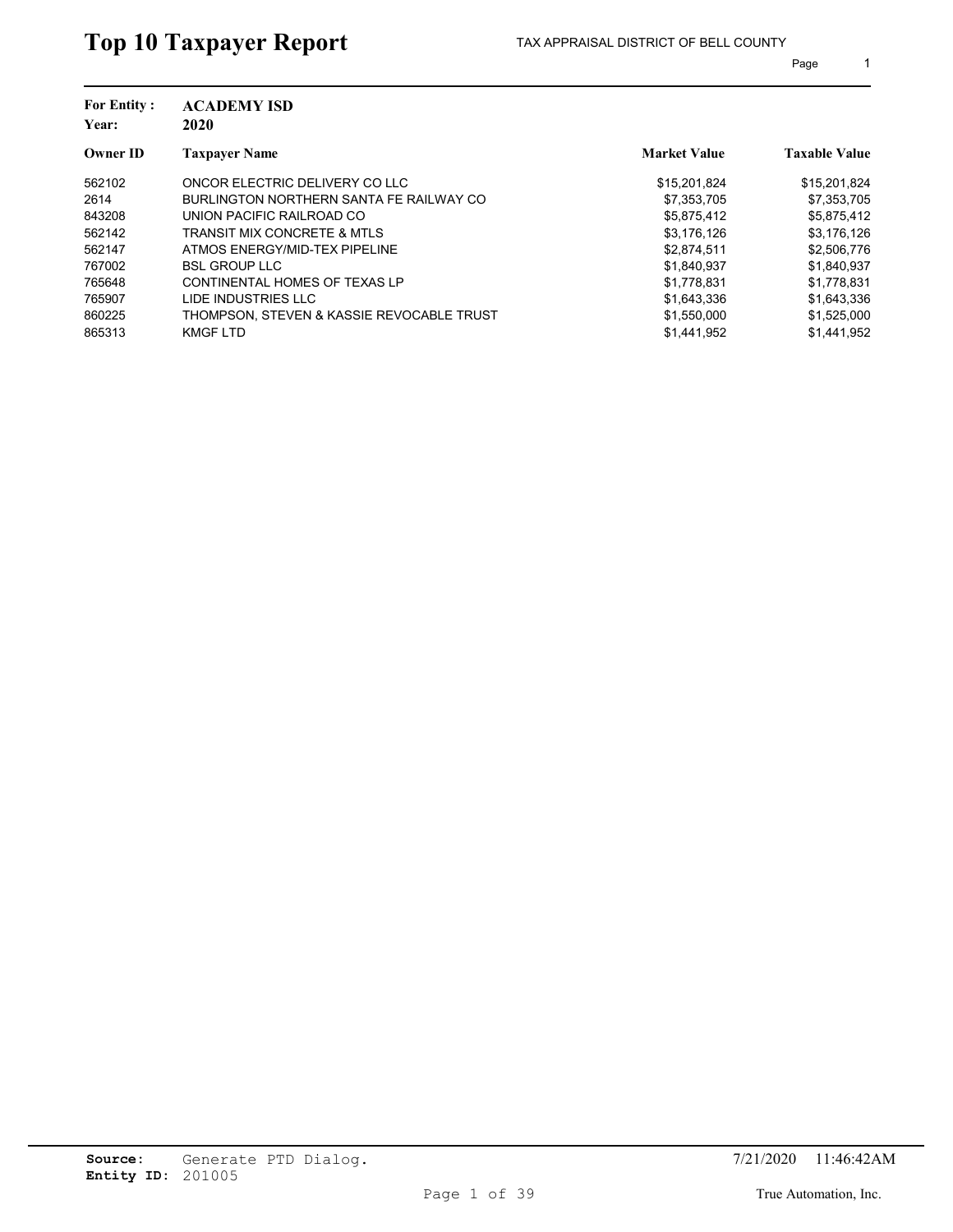| <b>For Entity:</b><br>Year: | <b>BARTLETT ISD</b><br>2020     |                     |                      |
|-----------------------------|---------------------------------|---------------------|----------------------|
| <b>Owner ID</b>             | <b>Taxpayer Name</b>            | <b>Market Value</b> | <b>Taxable Value</b> |
| 843208                      | UNION PACIFIC RAILROAD CO       | \$2,374,750         | \$2,374,750          |
| 562102                      | ONCOR ELECTRIC DELIVERY CO LLC  | \$2,328,737         | \$2,328,737          |
| 568377                      | <b>MASON. JAMES MITCHELL</b>    | \$1.318.868         | \$1,318,868          |
| 3670                        | <b>SCHWERTNER FARMS INC</b>     | \$13,026,050        | \$1,161,197          |
| 562147                      | ATMOS ENERGY/MID-TEX PIPELINE   | \$1,278,883         | \$1,139,834          |
| 562024                      | BARTLETT ELECTRIC COOP INC      | \$1,136,185         | \$1,136,185          |
| 88612                       | WILL O BELL INC                 | \$1,743,470         | \$1,053,560          |
| 832377                      | COLLINS, RALPH J JR ETUX LISA S | \$1,195,294         | \$773.632            |
| 761567                      | SHIPLETT, HOWARD W              | \$1,555,605         | \$694,377            |
| 562146                      | ATMOS ENERGY/MID-TEX DISTRIBUT  | \$668.947           | \$668.947            |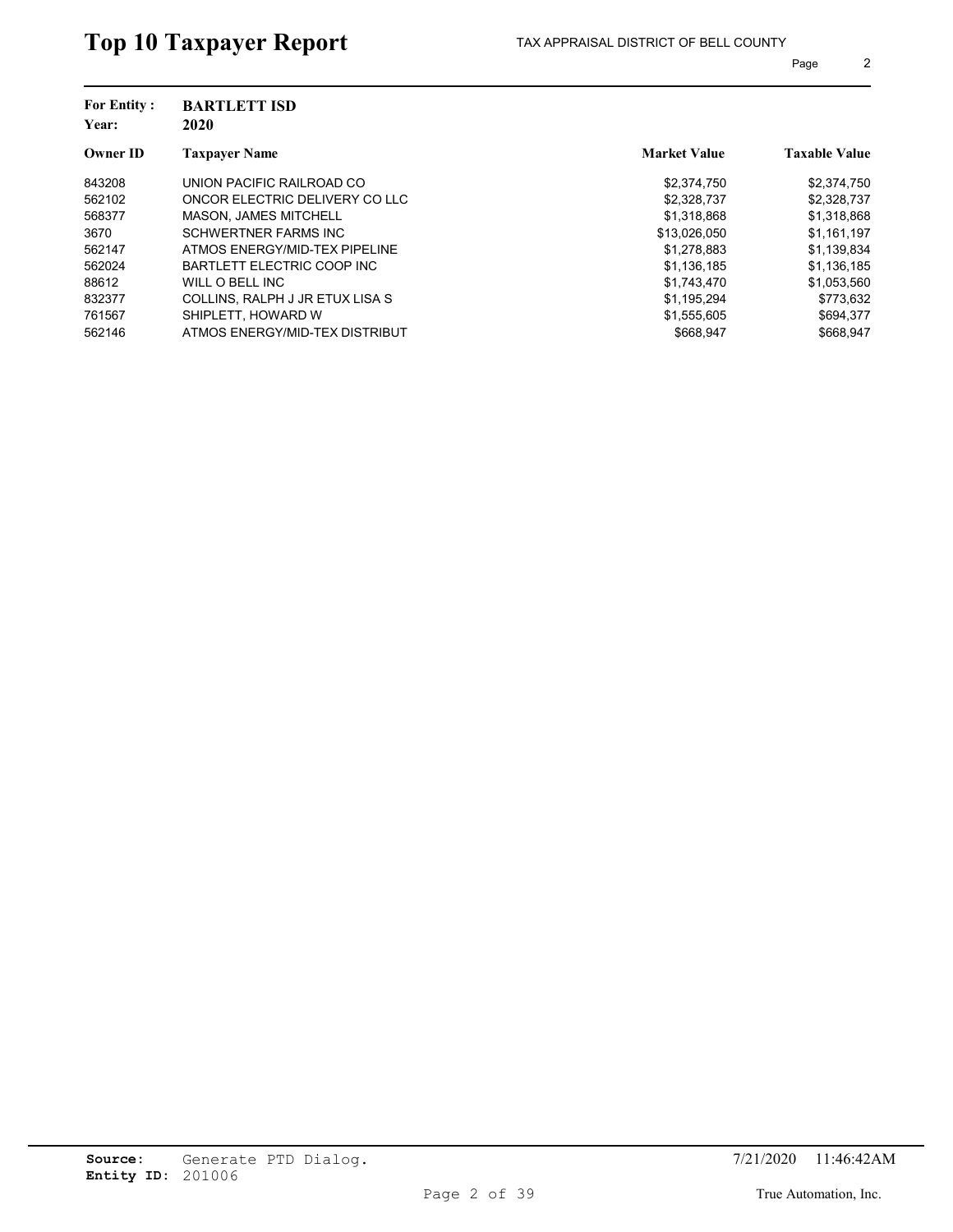| <b>For Entity:</b><br>Year: | <b>BELL COUNTY</b><br>2020              |                     |                      |
|-----------------------------|-----------------------------------------|---------------------|----------------------|
| <b>Owner ID</b>             | <b>Taxpayer Name</b>                    | <b>Market Value</b> | <b>Taxable Value</b> |
| 562102                      | ONCOR ELECTRIC DELIVERY CO LLC          | \$332,504,996       | \$332,504,996        |
| 164158                      | WAL-MART REAL ESTATE BUSINESS TRUST     | \$117,602,939       | \$117,602,939        |
| 874567                      | WILSONART LLC                           | \$116,596,465       | \$114.891.521        |
| 92523                       | MCLANE COMPANY INC                      | \$106,020,984       | \$104,690,222        |
| 845958                      | TEMPLE GENERATION I. LLC                | \$239.137.567       | \$97,708,367         |
| 2614                        | BURLINGTON NORTHERN SANTA FE RAILWAY CO | \$87.191.280        | \$87,191,280         |
| 765911                      | PANDA TEMPLE POWER II. LLC              | \$273,841,810       | \$82,139,795         |
| 738022                      | <b>HE BUTT GROCERY</b>                  | \$122,578,305       | \$76,367,331         |
| 870556                      | DRP MARKET HEIGHTS PROPERTY OWNER LLC   | \$62,933,548        | \$62,933,548         |
| 562067                      | <b>PACTIV LLC</b>                       | \$65,827,959        | \$62,701,062         |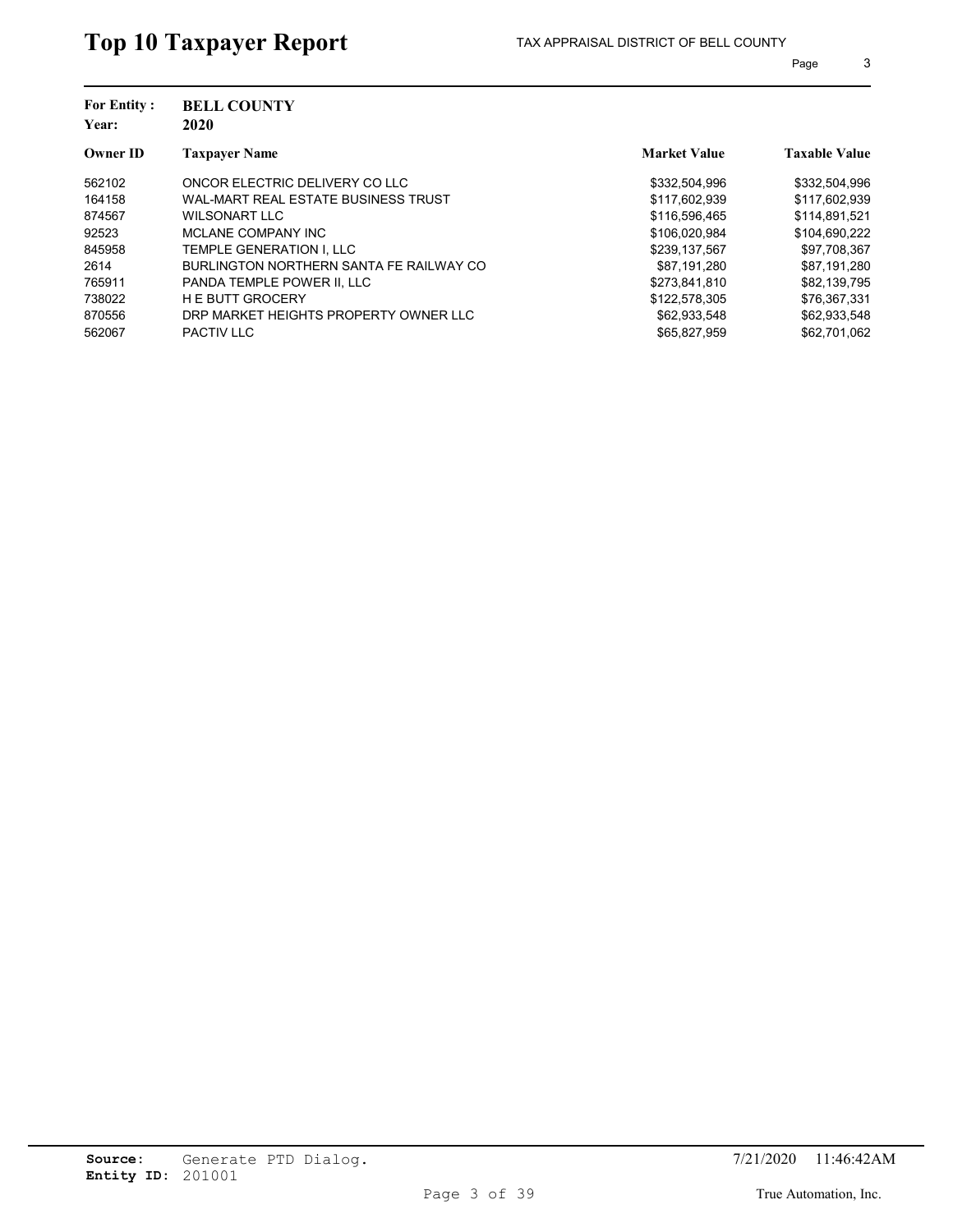| <b>For Entity:</b><br>Year: | <b>BELL COUNTY ROAD</b><br>2020         |                     |                      |
|-----------------------------|-----------------------------------------|---------------------|----------------------|
| <b>Owner ID</b>             | <b>Taxpayer Name</b>                    | <b>Market Value</b> | <b>Taxable Value</b> |
| 562102                      | ONCOR ELECTRIC DELIVERY CO LLC          | \$332,504,996       | \$332,504,996        |
| 765911                      | PANDA TEMPLE POWER II. LLC              | \$273,841,810       | \$234,254,810        |
| 845958                      | TEMPLE GENERATION I. LLC                | \$239.137.567       | \$195,229,267        |
| 738022                      | <b>HE BUTT GROCERY</b>                  | \$122,578,305       | \$122,578,305        |
| 164158                      | WAL-MART REAL ESTATE BUSINESS TRUST     | \$117,602,939       | \$117,602,939        |
| 874567                      | WILSONART LLC                           | \$116,596,465       | \$114,891,521        |
| 92523                       | MCLANE COMPANY INC                      | \$106,020,984       | \$104,690,222        |
| 2614                        | BURLINGTON NORTHERN SANTA FE RAILWAY CO | \$87.191.280        | \$87.191.280         |
| 870556                      | DRP MARKET HEIGHTS PROPERTY OWNER LLC   | \$62,933,548        | \$62,933,548         |
| 562067                      | <b>PACTIV LLC</b>                       | \$65,827,959        | \$62,701,062         |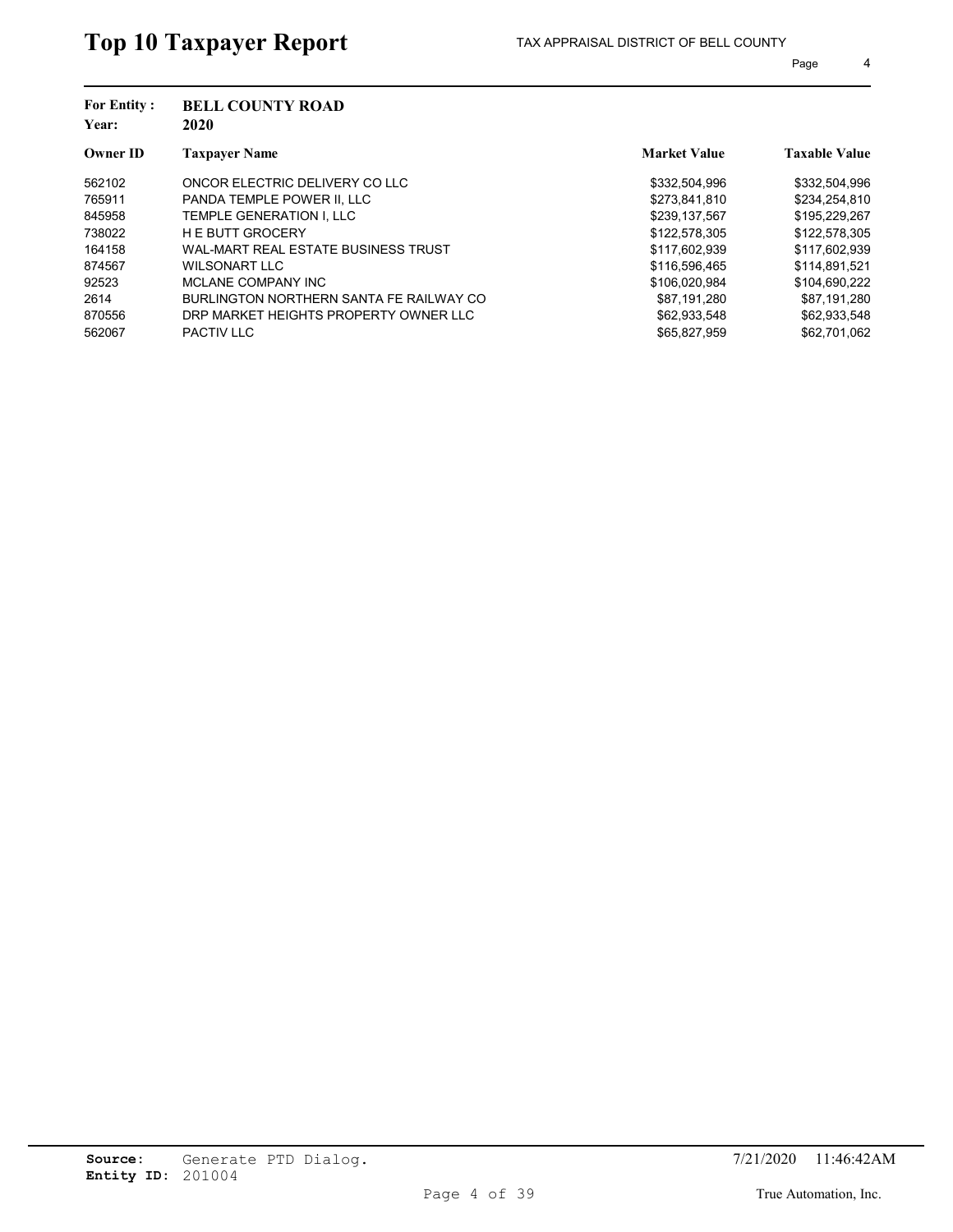| <b>For Entity:</b><br>Year: | <b>BELL COUNTY WCID#3</b><br>2020 |                     |                      |
|-----------------------------|-----------------------------------|---------------------|----------------------|
| <b>Owner ID</b>             | <b>Taxpayer Name</b>              | <b>Market Value</b> | <b>Taxable Value</b> |
| 620392                      | FOXWORTH-GALBRAITH LUMBER COMPANY | \$2,975,528         | \$2,975,528          |
| 782513                      | TX NOLANVILLE APARTMENTS LTD CO   | \$2.147.293         | \$2,147,293          |
| 855685                      | D SQUARED INVESTMENTS INC.        | \$1,499,693         | \$1,499,693          |
| 525309                      | FOXWORTH-GALBRAITH LUMBER COMPANY | \$1,368,632         | \$1,368,632          |
| 854508                      | A-1 FREEMAN HILL COUNTRY LP       | \$1,265,565         | \$1,265,565          |
| 720163                      | ALETHIUM STAR HOMES LLC           | \$1,152,564         | \$1,152,564          |
| 823741                      | OMNI NOLAN STORAGE LP             | \$966.182           | \$966,182            |
| 765871                      | LHCS LLC                          | \$937,140           | \$937,140            |
| 25083                       | FRANKLIN IND INC                  | \$911.045           | \$911.045            |
| 2416                        | <b>FRANKLIN INDUSTRIES INC.</b>   | \$875.663           | \$875.663            |
|                             |                                   |                     |                      |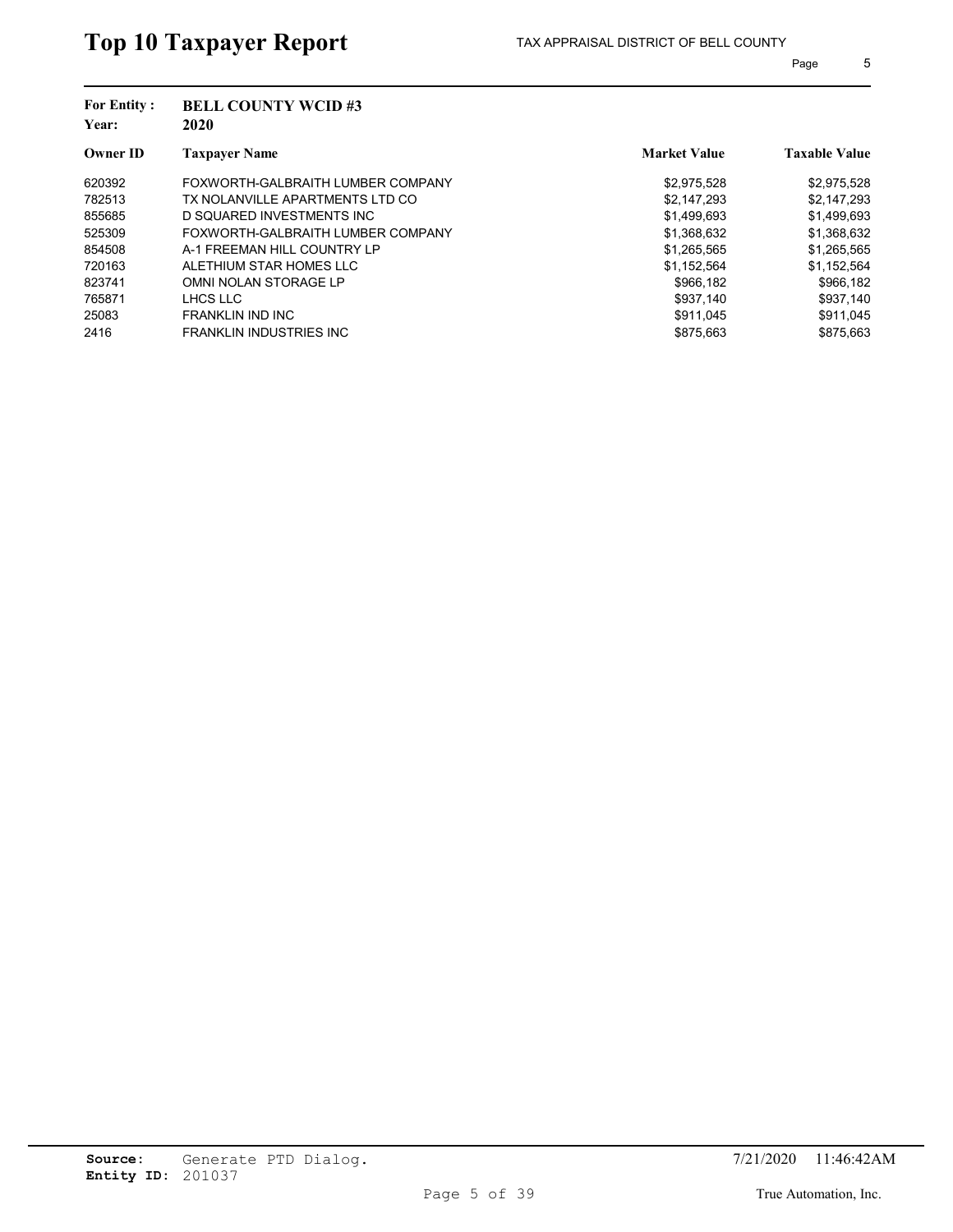| <b>For Entity:</b><br>Year: | <b>BELL COUNTY WCID#6</b><br>2020                  |                     |                      |  |
|-----------------------------|----------------------------------------------------|---------------------|----------------------|--|
| <b>Owner ID</b>             | <b>Taxpayer Name</b>                               | <b>Market Value</b> | <b>Taxable Value</b> |  |
| 870556                      | DRP MARKET HEIGHTS PROPERTY OWNER LLC              | \$49,202,779        | \$49,202,779         |  |
| 865654                      | <b>MFT - IP KILLEEN LLC</b>                        | \$26,949,350        | \$26,949,350         |  |
| 839093                      | AMBER CHASE TOWNHOMES LLC & HUNTINGTON APARTMENTS  | \$23,419,584        | \$23,419,584         |  |
| 849010                      | $H-E-BLP$                                          | \$22,229,753        | \$22,229,753         |  |
| 840521                      | CREDIT SUISSE FIRST BOSTON MORTGAGE SECURITIES COR | \$19,885,758        | \$19,885,758         |  |
| 803176                      | COLONIAL CROSSING COMPANY LTD                      | \$19,132,400        | \$19,132,400         |  |
| 871232                      | KILLEEN WERBO LLC & REHABBER 136 LLC               | \$18,616,896        | \$18,616,896         |  |
| 767766                      | <b>BVMC KILLEEN LLC</b>                            | \$18,271,503        | \$18,271,503         |  |
| 765871                      | LHCS LLC                                           | \$16,922,968        | \$16,904,045         |  |
| 131119                      | <b>FEIGA/SIERRA CREEK L P</b>                      | \$16,680,993        | \$16,680,993         |  |
|                             |                                                    |                     |                      |  |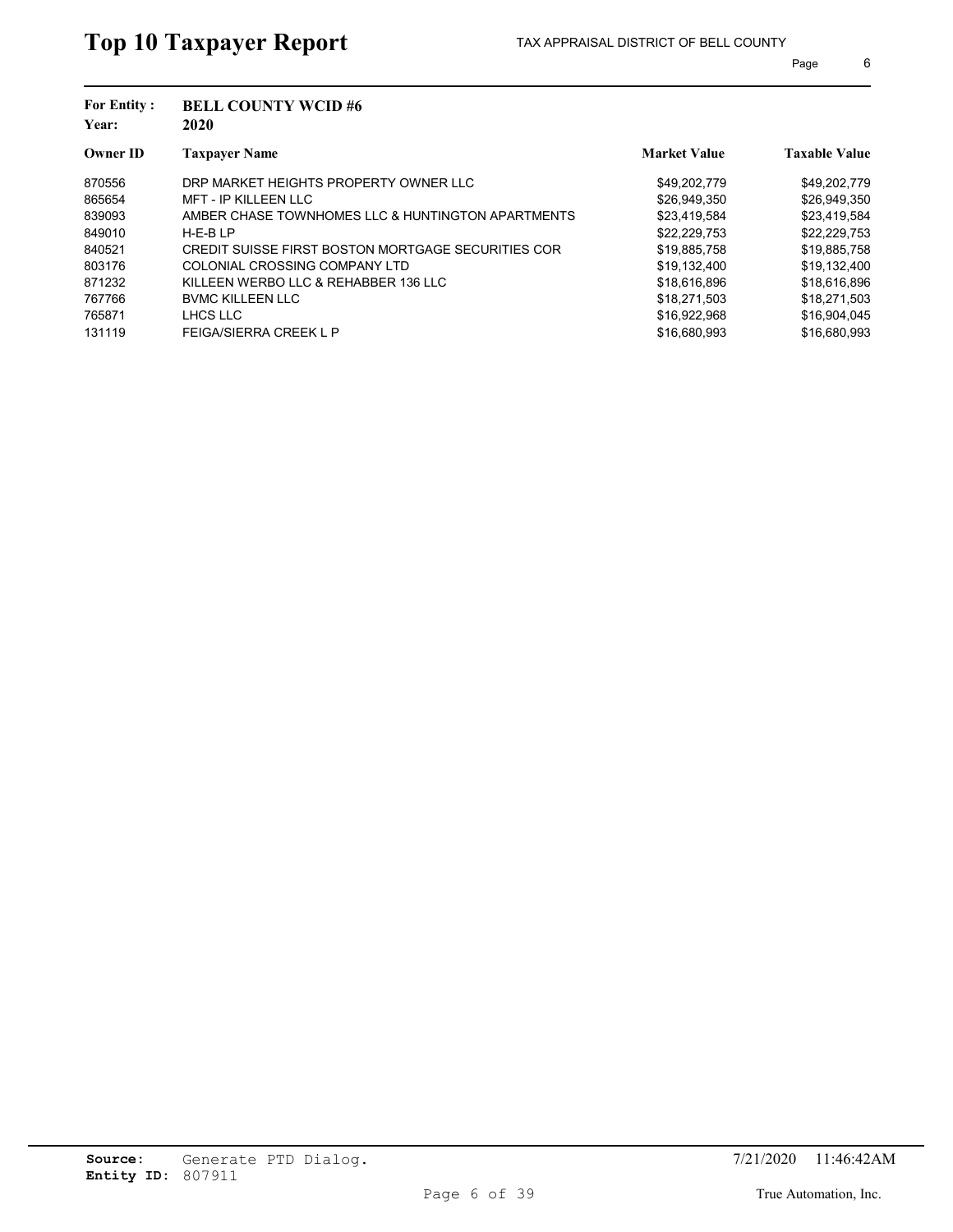| <b>For Entity:</b><br>Year: | <b>BELTON ISD</b><br>2020           |                     |                      |
|-----------------------------|-------------------------------------|---------------------|----------------------|
| <b>Owner ID</b>             | <b>Taxpayer Name</b>                | <b>Market Value</b> | <b>Taxable Value</b> |
| 562102                      | ONCOR ELECTRIC DELIVERY CO LLC      | \$57,368,651        | \$57,368,651         |
| 141766                      | TURTLE CREEK INVESTMENTS LTD        | \$30.886.222        | \$30,886,222         |
| 768087                      | RIVER SPRINGS AT BARGE RANCH LP     | \$24,622,912        | \$24,615,125         |
| 707060                      | LEGACY LANDING GROUP LTD            | \$20,883,833        | \$20,883,833         |
| 777256                      | MFT-PECAN LLC                       | \$20,849,683        | \$20,849,683         |
| 803176                      | COLONIAL CROSSING COMPANY LTD       | \$19,132,400        | \$19,132,400         |
| 790513                      | <b>WAL-MART STORES TEXAS LLC</b>    | \$14,134,287        | \$14,134,287         |
| 115344                      | CHAPPELL HILL EQUITY III LTD        | \$12,493,000        | \$12,493,000         |
| 849010                      | $H-E-BLP$                           | \$12,432,574        | \$12,432,574         |
| 781225                      | WAL-MART REAL ESTATE BUSINESS TRUST | \$11.079.005        | \$11.079.005         |
|                             |                                     |                     |                      |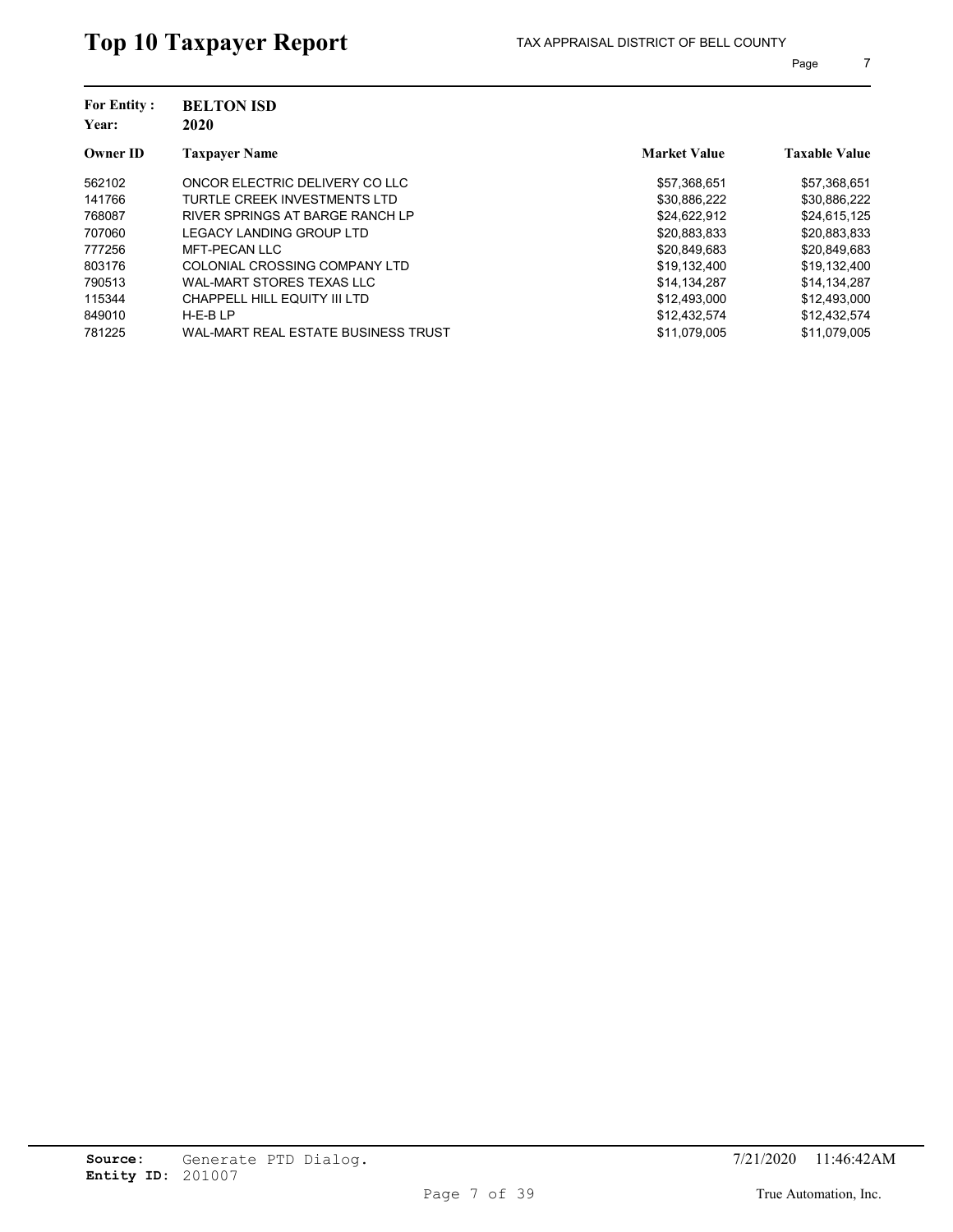| <b>For Entity:</b><br>Year: | <b>BRUCEVILLE-EDDY ISD</b><br>2020              |                     |                      |
|-----------------------------|-------------------------------------------------|---------------------|----------------------|
| <b>Owner ID</b>             | <b>Taxpayer Name</b>                            | <b>Market Value</b> | <b>Taxable Value</b> |
| 860860                      | <b>TSAKIRIS, LUSIS A FAMILY PARTNERSHIP LTD</b> | \$1,060,861         | \$1,048,253          |
| 562102                      | ONCOR ELECTRIC DELIVERY CO LLC                  | \$536.723           | \$536.723            |
| 843208                      | UNION PACIFIC RAILROAD CO                       | \$488.919           | \$488.919            |
| 522239                      | MEHTA, VIJAY                                    | \$314.223           | \$314.223            |
| 808645                      | ALAM, ANJUM R                                   | \$175.561           | \$175,561            |
| 795908                      | BRIDGETEX PIPELINE COMPANY                      | \$151,709           | \$151,709            |
| 870054                      | BOUNDS, JACKIE ELIZABETH COBB                   | \$169.484           | \$144,484            |
| 858757                      | <b>BREVILOBA, LLC</b>                           | \$101.810           | \$101.810            |
| 562147                      | ATMOS ENERGY/MID-TEX PIPELINE                   | \$94,549            | \$80,093             |
| 91176                       | <b>HOSS, ALIAKBAR</b>                           | \$42,915            | \$42.915             |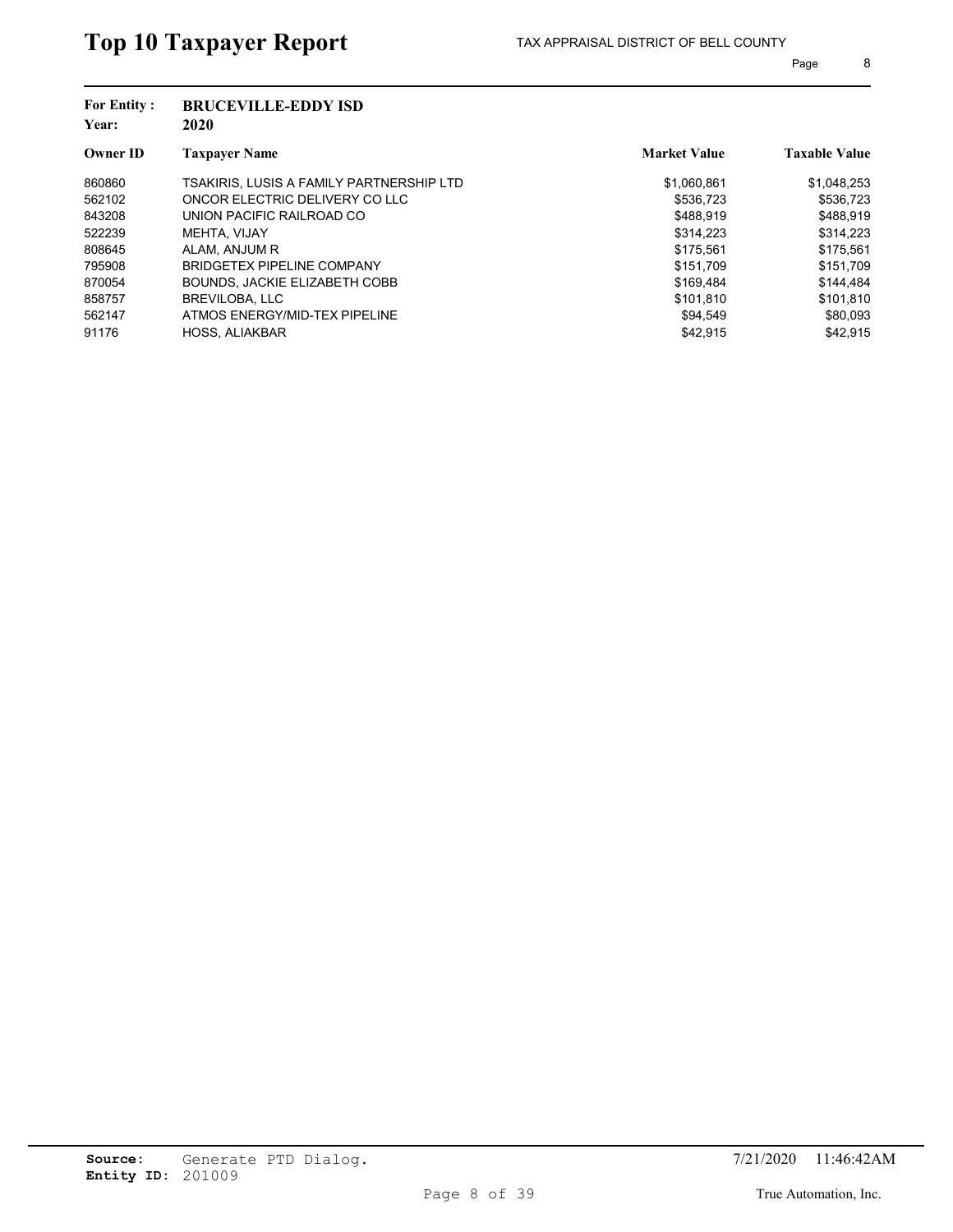| <b>For Entity:</b><br>Year: | <b>CENTRAL TEXAS COLLEGE</b><br>2020              |                     |                      |  |  |
|-----------------------------|---------------------------------------------------|---------------------|----------------------|--|--|
| <b>Owner ID</b>             | <b>Taxpayer Name</b>                              | <b>Market Value</b> | <b>Taxable Value</b> |  |  |
| 562102                      | ONCOR ELECTRIC DELIVERY CO LLC                    | \$129,350,635       | \$129,350,635        |  |  |
| 870556                      | DRP MARKET HEIGHTS PROPERTY OWNER LLC             | \$62,933,548        | \$62,933,548         |  |  |
| 732522                      | HH/KILLEEN HEALTH SYSTEM LLC                      | \$55,342,962        | \$55,342,962         |  |  |
| 790513                      | WAL-MART STORES TEXAS LLC                         | \$30,634,831        | \$30,634,831         |  |  |
| 865654                      | <b>MFT - IP KILLEEN LLC</b>                       | \$26,949,350        | \$26,949,350         |  |  |
| 164158                      | WAL-MART REAL ESTATE BUSINESS TRUST               | \$26,602,858        | \$26,602,858         |  |  |
| 562050                      | CENTRAL TELEPHONE CO OF TEXAS                     | \$26,284,058        | \$26,284,058         |  |  |
| 839093                      | AMBER CHASE TOWNHOMES LLC & HUNTINGTON APARTMENTS | \$23.419.584        | \$23.419.584         |  |  |
| 765871                      | LHCS LLC                                          | \$23,375,617        | \$23,341,694         |  |  |
| 849010                      | $H-E-BLP$                                         | \$22.229.753        | \$22,229,753         |  |  |
|                             |                                                   |                     |                      |  |  |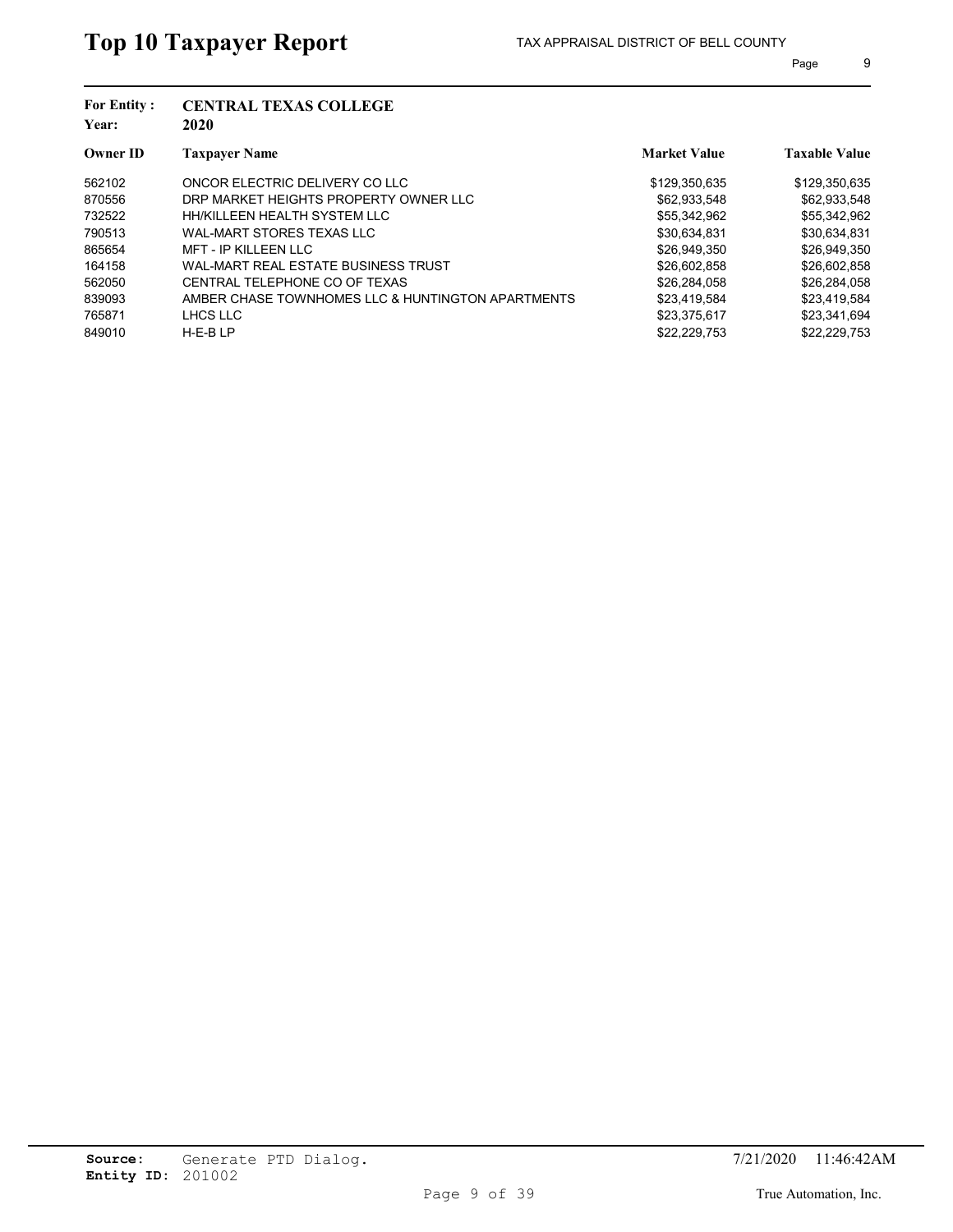| <b>For Entity:</b><br>Year: | <b>CITY OF BARTLETT</b><br>2020        |                     |                      |
|-----------------------------|----------------------------------------|---------------------|----------------------|
| <b>Owner ID</b>             | <b>Taxpayer Name</b>                   | <b>Market Value</b> | <b>Taxable Value</b> |
| 88612                       | WILL O BELL INC                        | \$1,050,577         | \$1,024,061          |
| 562146                      | ATMOS ENERGY/MID-TEX DISTRIBUT         | \$660.864           | \$660,864            |
| 420569                      | SCI TEXAS FUNERAL SERVICES INC         | \$292,381           | \$292,381            |
| 562061                      | <b>CELLCO PARTNERSHIP</b>              | \$263,309           | \$263,309            |
| 843208                      | UNION PACIFIC RAILROAD CO              | \$251,444           | \$251,444            |
| 852619                      | RODRIGUEZ, GILBERT ETUX NORMA          | \$241.224           | \$241.224            |
| 2547                        | <b>MCKOWN, JANELLE VIA</b>             | \$239,814           | \$234,814            |
| 848375                      | SHARMA 1 INVESTMENTS LLC               | \$211.014           | \$211.014            |
| 871935                      | HOERSTER, SHANNON LEE                  | \$196,960           | \$196,960            |
| 642806                      | <b>HERNANDEZ, RAFAEL &amp; ADELINA</b> | \$190.750           | \$190.750            |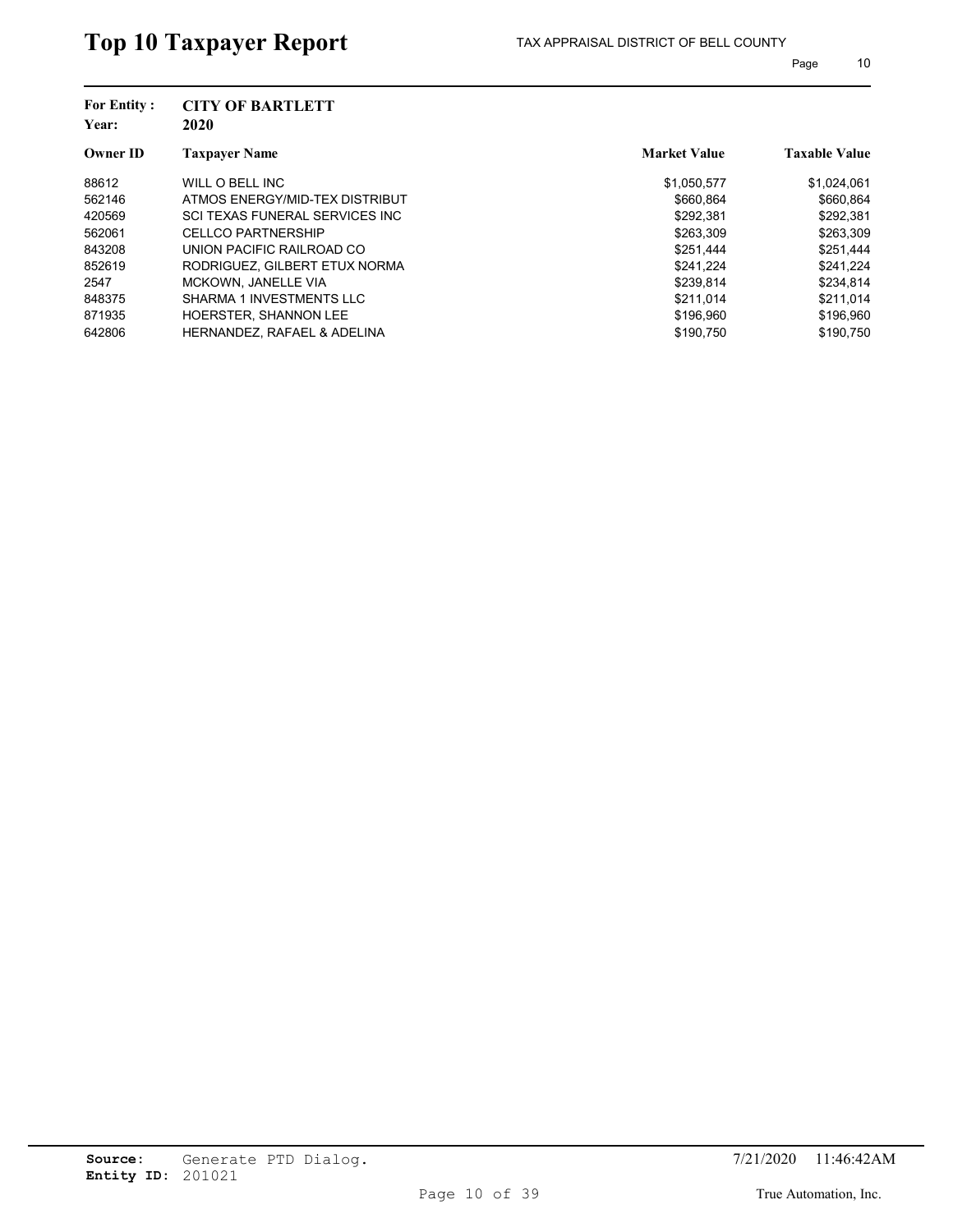| <b>For Entity:</b><br>Year: | <b>CITY OF BELTON</b><br>2020       |                     |                      |
|-----------------------------|-------------------------------------|---------------------|----------------------|
| <b>Owner ID</b>             | <b>Taxpayer Name</b>                | <b>Market Value</b> | <b>Taxable Value</b> |
| 141766                      | TURTLE CREEK INVESTMENTS LTD        | \$30,886,222        | \$30,886,222         |
| 768087                      | RIVER SPRINGS AT BARGE RANCH LP     | \$24,622,912        | \$24,615,125         |
| 707060                      | LEGACY LANDING GROUP LTD            | \$20,883,833        | \$20,883,833         |
| 562102                      | ONCOR ELECTRIC DELIVERY CO LLC      | \$19,956,282        | \$19,956,282         |
| 803176                      | COLONIAL CROSSING COMPANY LTD       | \$19,132,400        | \$19,132,400         |
| 115344                      | CHAPPELL HILL EQUITY III LTD        | \$12,493,000        | \$12,493,000         |
| 632348                      | 2007 BELTON SHADY LANE LP           | \$10,646,606        | \$10,646,606         |
| 164158                      | WAL-MART REAL ESTATE BUSINESS TRUST | \$10,500,000        | \$10,500,000         |
| 795902                      | STRATASYS DIRECT MANUFACTURING      | \$10,359,078        | \$10,359,078         |
| 843211                      | <b>BRIDON BEKEART</b>               | \$9,972,344         | \$9.972.344          |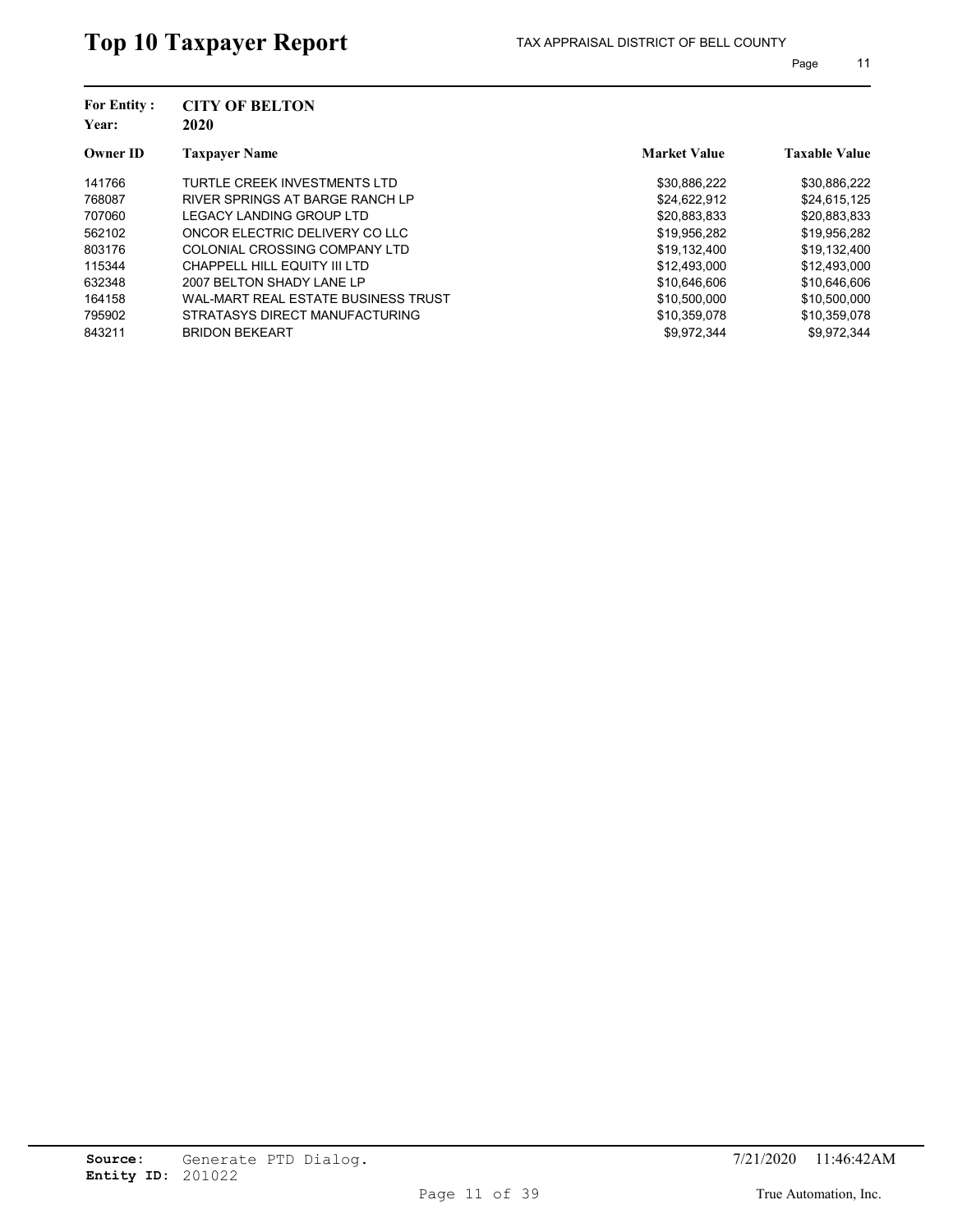| <b>For Entity:</b><br>Year: | <b>CITY OF HARKER HEIGHTS</b><br>2020 |                     |                      |
|-----------------------------|---------------------------------------|---------------------|----------------------|
| <b>Owner ID</b>             | <b>Taxpayer Name</b>                  | <b>Market Value</b> | <b>Taxable Value</b> |
| 870556                      | DRP MARKET HEIGHTS PROPERTY OWNER LLC | \$62,933,548        | \$62,933,548         |
| 732522                      | HH/KILLEEN HEALTH SYSTEM LLC          | \$55,000,000        | \$55,000,000         |
| 755420                      | HH/KILLEEN HEALTH SYSTEM LLC          | \$21,000,000        | \$21,000,000         |
| 562102                      | ONCOR ELECTRIC DELIVERY CO LLC        | \$14,752,940        | \$14,752,940         |
| 164158                      | WAL-MART REAL ESTATE BUSINESS TRUST   | \$11,504,147        | \$11,504,147         |
| 749062                      | HH/KILLEEN HEALTH SYSTEM LLC          | \$11,269,675        | \$11,269,675         |
| 855348                      | LIONS RUN INVESTMENTS LLC             | \$10,160,072        | \$10,160,072         |
| 618147                      | <b>TARGET CORPORATION</b>             | \$10.078.318        | \$10.078.318         |
| 790513                      | WAL-MART STORES TEXAS LLC             | \$9,608,171         | \$9,608,171          |
| 756814                      | SAM'S REAL ESTATE BUSINESS TRUST      | \$7,384,000         | \$7.384.000          |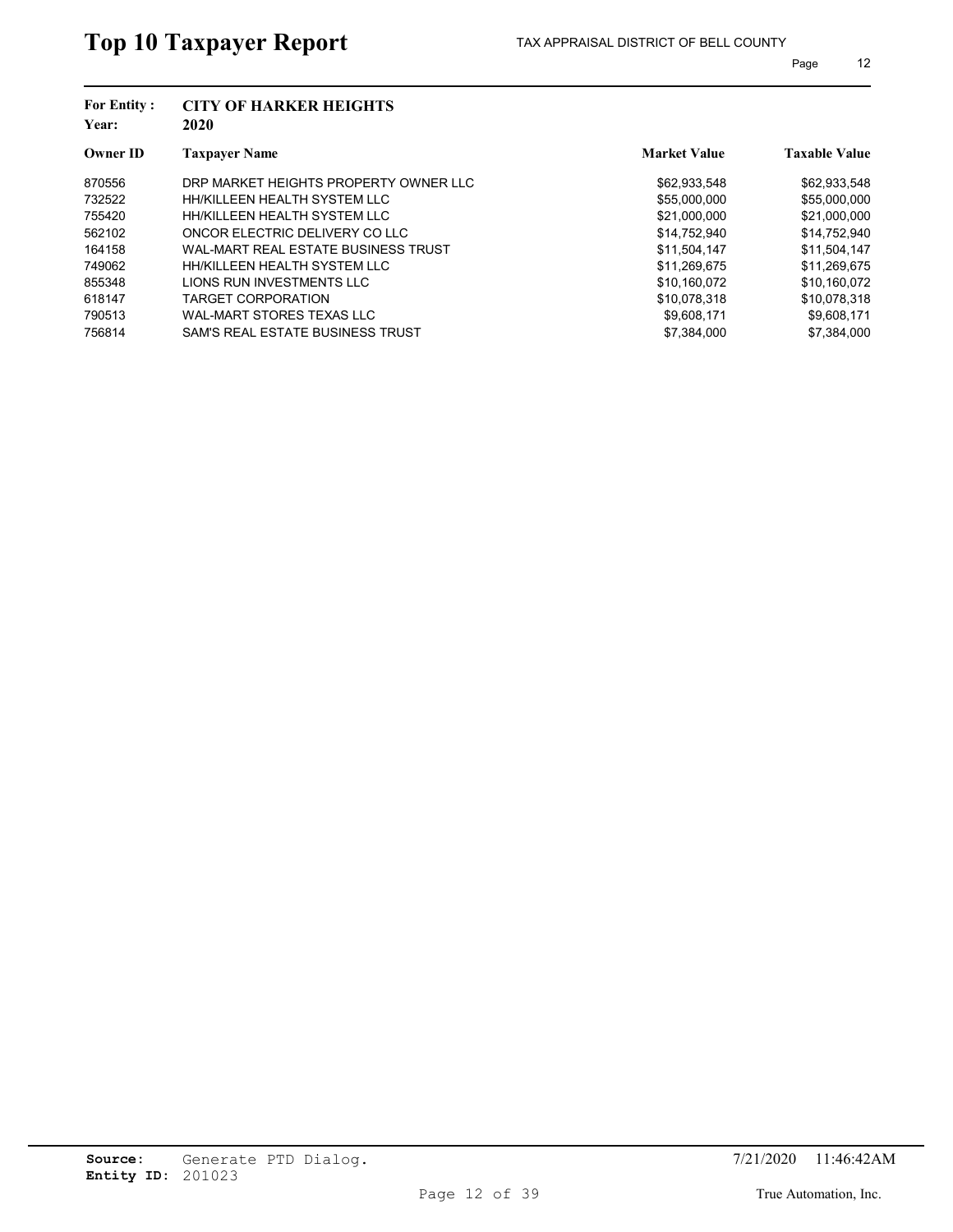| <b>For Entity:</b><br>Year: | <b>CITY OF HOLLAND</b><br>2020       |                     |                      |
|-----------------------------|--------------------------------------|---------------------|----------------------|
| <b>Owner ID</b>             | <b>Taxpayer Name</b>                 | <b>Market Value</b> | <b>Taxable Value</b> |
| 725651                      | SIMPLOT AB RETAIL INC                | \$1,964,819         | \$1,964,819          |
| 562102                      | ONCOR ELECTRIC DELIVERY CO LLC       | \$1,755,139         | \$1,755,139          |
| 719640                      | <b>HOLLAND APARTMENTS LTD</b>        | \$1.719.671         | \$1,719,671          |
| 34633                       | <b>HOLLAND SCRAP &amp; RECYCLING</b> | \$1,046,370         | \$1,046,370          |
| 843208                      | UNION PACIFIC RAILROAD CO            | \$842.337           | \$842,337            |
| 621901                      | <b>SCARMARDO, PETE</b>               | \$637.500           | \$637,500            |
| 562023                      | AT&T MOBILITY LLC                    | \$503,089           | \$503,089            |
| 623456                      | ROCK CREEK CONSTRUCTION INC          | \$497.895           | \$497.895            |
| 828171                      | KNOX, JERRY D ETUX JUDY B            | \$496,883           | \$496,883            |
| 533973                      | <b>WHEELS LT</b>                     | \$485.368           | \$485.368            |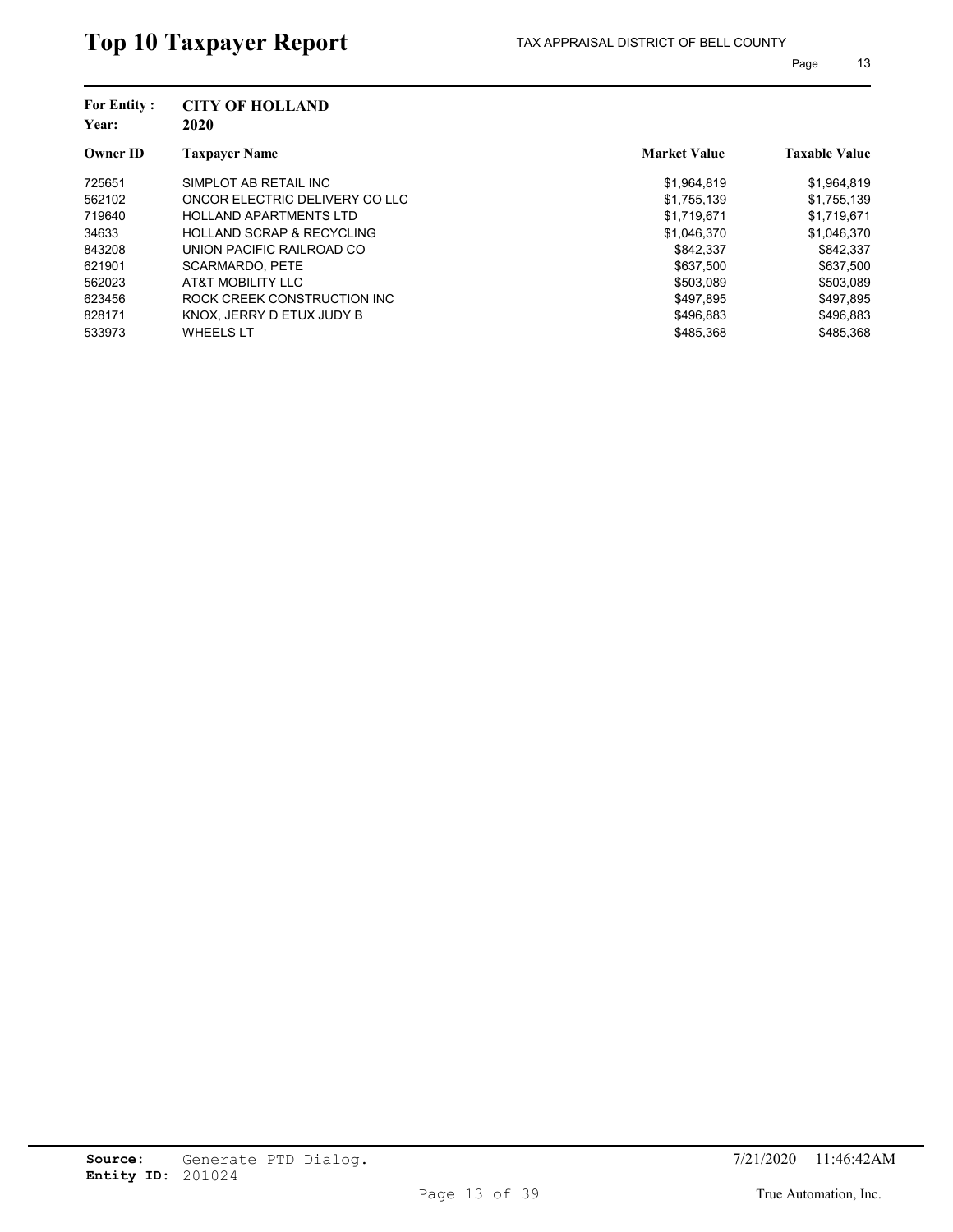| <b>Market Value</b><br><b>Taxpayer Name</b><br><b>Owner ID</b><br>ONCOR ELECTRIC DELIVERY CO LLC<br>562102<br>\$71,088,992<br>865654<br><b>MFT - IP KILLEEN LLC</b><br>\$26,949,350<br>839093<br>AMBER CHASE TOWNHOMES LLC & HUNTINGTON APARTMENTS<br>\$23,419,584<br>790513<br>WAL-MART STORES TEXAS LLC<br>\$21,026,660<br>765871<br>LHCS LLC<br>\$20,980,944<br>METROPLEX ADVENTIST HOSPITAL<br>97956<br>\$20.413.068<br>CREDIT SUISSE FIRST BOSTON MORTGAGE SECURITIES COR<br>840521<br>\$19,885,758<br>KILLEEN WERBO LLC & REHABBER 136 LLC<br>871232<br>\$18.616.896<br>767766<br><b>BVMC KILLEEN LLC</b><br>\$18.271.503<br>131119<br><b>FEIGA/SIERRA CREEK L P</b><br>\$16,680,993 | <b>For Entity:</b><br>Year: | <b>CITY OF KILLEEN</b><br>2020 |  |                      |  |  |
|--------------------------------------------------------------------------------------------------------------------------------------------------------------------------------------------------------------------------------------------------------------------------------------------------------------------------------------------------------------------------------------------------------------------------------------------------------------------------------------------------------------------------------------------------------------------------------------------------------------------------------------------------------------------------------------------|-----------------------------|--------------------------------|--|----------------------|--|--|
|                                                                                                                                                                                                                                                                                                                                                                                                                                                                                                                                                                                                                                                                                            |                             |                                |  | <b>Taxable Value</b> |  |  |
|                                                                                                                                                                                                                                                                                                                                                                                                                                                                                                                                                                                                                                                                                            |                             |                                |  | \$71,088,992         |  |  |
|                                                                                                                                                                                                                                                                                                                                                                                                                                                                                                                                                                                                                                                                                            |                             |                                |  | \$26,949,350         |  |  |
|                                                                                                                                                                                                                                                                                                                                                                                                                                                                                                                                                                                                                                                                                            |                             |                                |  | \$23,419,584         |  |  |
|                                                                                                                                                                                                                                                                                                                                                                                                                                                                                                                                                                                                                                                                                            |                             |                                |  | \$21,026,660         |  |  |
|                                                                                                                                                                                                                                                                                                                                                                                                                                                                                                                                                                                                                                                                                            |                             |                                |  | \$20,954,021         |  |  |
|                                                                                                                                                                                                                                                                                                                                                                                                                                                                                                                                                                                                                                                                                            |                             |                                |  | \$20,413,068         |  |  |
|                                                                                                                                                                                                                                                                                                                                                                                                                                                                                                                                                                                                                                                                                            |                             |                                |  | \$19,885,758         |  |  |
|                                                                                                                                                                                                                                                                                                                                                                                                                                                                                                                                                                                                                                                                                            |                             |                                |  | \$18,616,896         |  |  |
|                                                                                                                                                                                                                                                                                                                                                                                                                                                                                                                                                                                                                                                                                            |                             |                                |  | \$18,271,503         |  |  |
|                                                                                                                                                                                                                                                                                                                                                                                                                                                                                                                                                                                                                                                                                            |                             |                                |  | \$16,680,993         |  |  |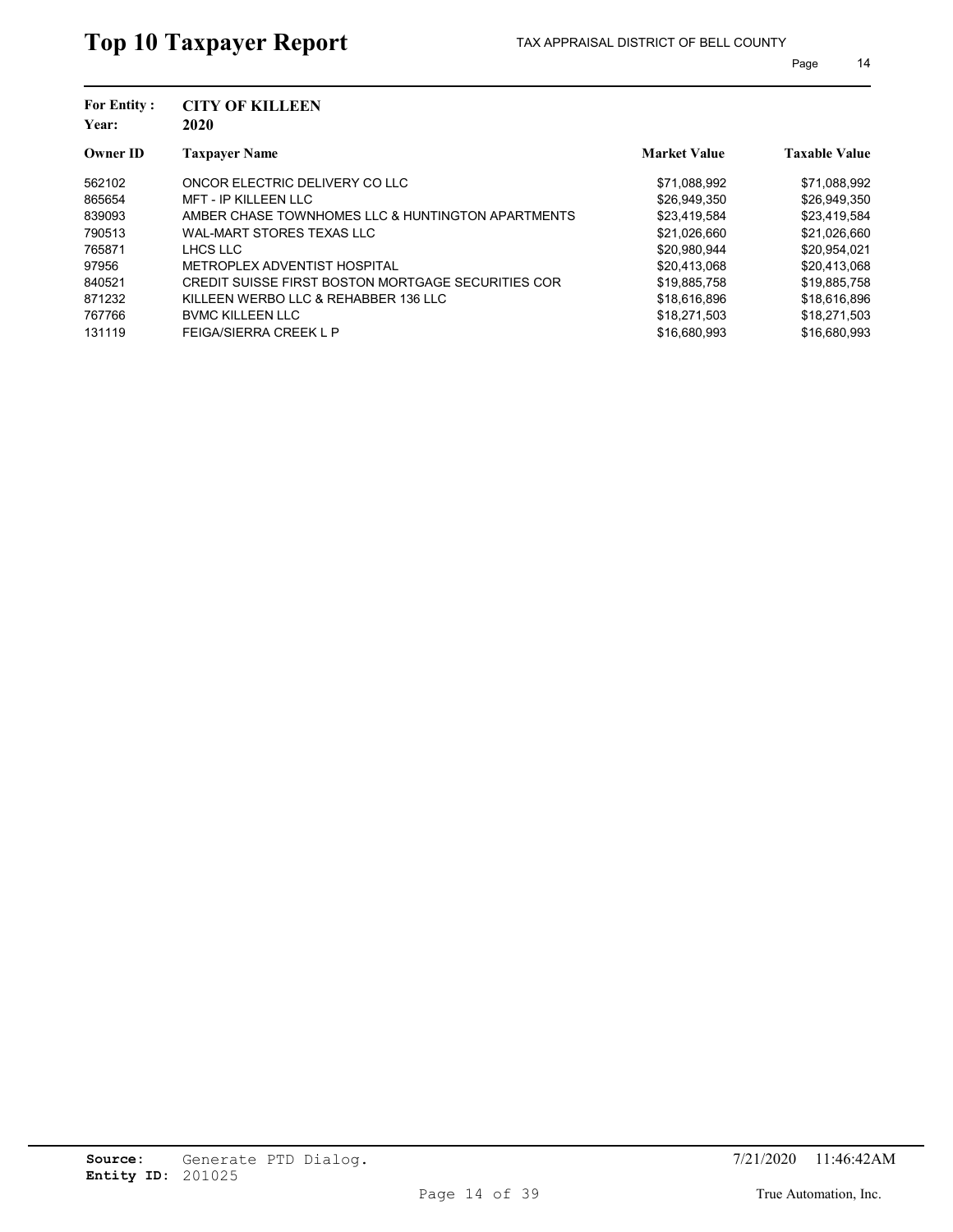| <b>For Entity:</b><br>Year: | <b>CITY OF NOLANVILLE</b><br>2020       |                     |                      |
|-----------------------------|-----------------------------------------|---------------------|----------------------|
| <b>Owner ID</b>             | <b>Taxpayer Name</b>                    | <b>Market Value</b> | <b>Taxable Value</b> |
| 2614                        | BURLINGTON NORTHERN SANTA FE RAILWAY CO | \$4,762,803         | \$4,762,803          |
| 562102                      | ONCOR ELECTRIC DELIVERY CO LLC          | \$2,982,283         | \$2,982,283          |
| 620392                      | FOXWORTH-GALBRAITH LUMBER COMPANY       | \$2,975,528         | \$2,975,528          |
| 570545                      | A B C SUPPLY CO INC                     | \$2,607,077         | \$2,607,077          |
| 782513                      | TX NOLANVILLE APARTMENTS LTD CO         | \$2,147,293         | \$2,147,293          |
| 847193                      | AAA STORAGE SPUR 439 LLC                | \$2,067,675         | \$2,067,675          |
| 855685                      | D SQUARED INVESTMENTS INC               | \$1,499,693         | \$1,499,693          |
| 839252                      | ADAMS. JT COMMERCIAL HOLDINGS LLC       | \$1.431.000         | \$1.431.000          |
| 525309                      | FOXWORTH-GALBRAITH LUMBER COMPANY       | \$1,368,632         | \$1,368,632          |
| 854508                      | A-1 FREEMAN HILL COUNTRY LP             | \$1,265,565         | \$1,265,565          |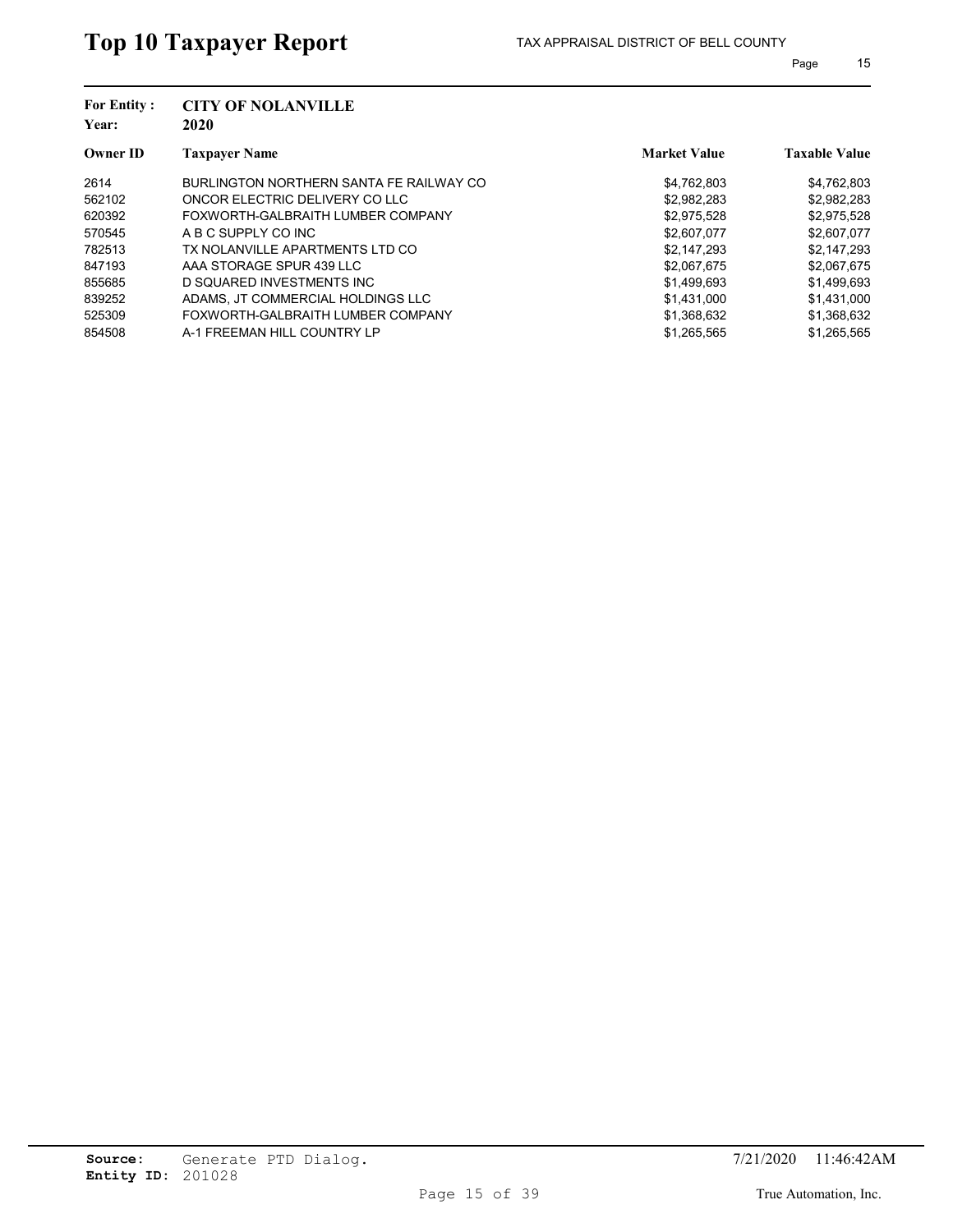| <b>For Entity:</b><br>Year: | <b>CITY OF ROGERS</b><br>2020           |                     |                      |
|-----------------------------|-----------------------------------------|---------------------|----------------------|
| <b>Owner ID</b>             | <b>Taxpayer Name</b>                    | <b>Market Value</b> | <b>Taxable Value</b> |
| 2614                        | BURLINGTON NORTHERN SANTA FE RAILWAY CO | \$1,174,759         | \$1,174,759          |
| 730719                      | <b>BELL FOUNTAINHEAD LP</b>             | \$1,011,073         | \$1,011,073          |
| 227138                      | D & M COMMUNITY GRAIN LC                | \$1,004,926         | \$1,004,926          |
| 644305                      | MER-CAR CORP                            | \$716.654           | \$716,654            |
| 562102                      | ONCOR ELECTRIC DELIVERY CO LLC          | \$607.257           | \$607,257            |
| 804430                      | TEETZ. LINDA FAYE                       | \$439.464           | \$439.464            |
| 562146                      | ATMOS ENERGY/MID-TEX DISTRIBUT          | \$355,939           | \$355,939            |
| 540285                      | BENNIGHT, LARRY WAYNE                   | \$355.223           | \$355.223            |
| 604781                      | WIDNER PRODUCT FINISHING CO             | \$331,912           | \$331,912            |
| 690927                      | <b>VERANDA BLOOM</b>                    | \$298.284           | \$298.284            |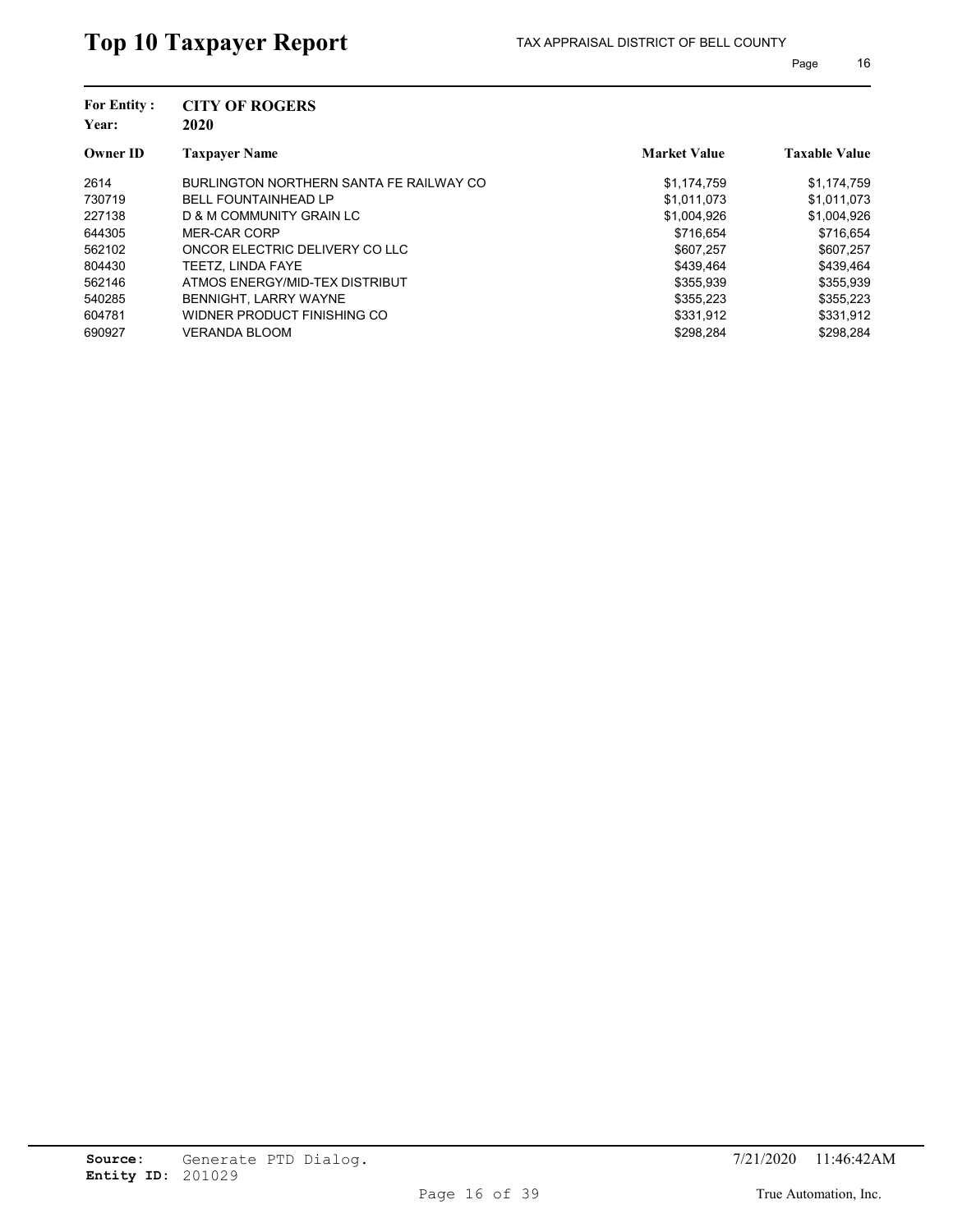| <b>For Entity:</b><br>Year: | <b>CITY OF TEMPLE</b><br>2020           |                     |                      |
|-----------------------------|-----------------------------------------|---------------------|----------------------|
| <b>Owner ID</b>             | <b>Taxpayer Name</b>                    | <b>Market Value</b> | <b>Taxable Value</b> |
| 874567                      | <b>WILSONART LLC</b>                    | \$116,596,465       | \$114,891,521        |
| 92523                       | MCLANE COMPANY INC                      | \$106.020.984       | \$104,690,222        |
| 845958                      | TEMPLE GENERATION I. LLC                | \$239.137.567       | \$97,708,367         |
| 562102                      | ONCOR ELECTRIC DELIVERY CO LLC          | \$85,797,065        | \$85,797,065         |
| 765911                      | PANDA TEMPLE POWER II. LLC              | \$273,841,810       | \$82,139,795         |
| 164158                      | WAL-MART REAL ESTATE BUSINESS TRUST     | \$80.500.081        | \$80,500,081         |
| 738022                      | <b>HE BUTT GROCERY</b>                  | \$122,578,305       | \$76,367,331         |
| 562067                      | <b>PACTIV LLC</b>                       | \$65.827.959        | \$62,701.062         |
| 765908                      | REYNOLDS CONSUMER PRODUCTS INC.         | \$56,111,358        | \$53,768,089         |
| 2614                        | BURLINGTON NORTHERN SANTA FE RAILWAY CO | \$38,292,059        | \$38,292,059         |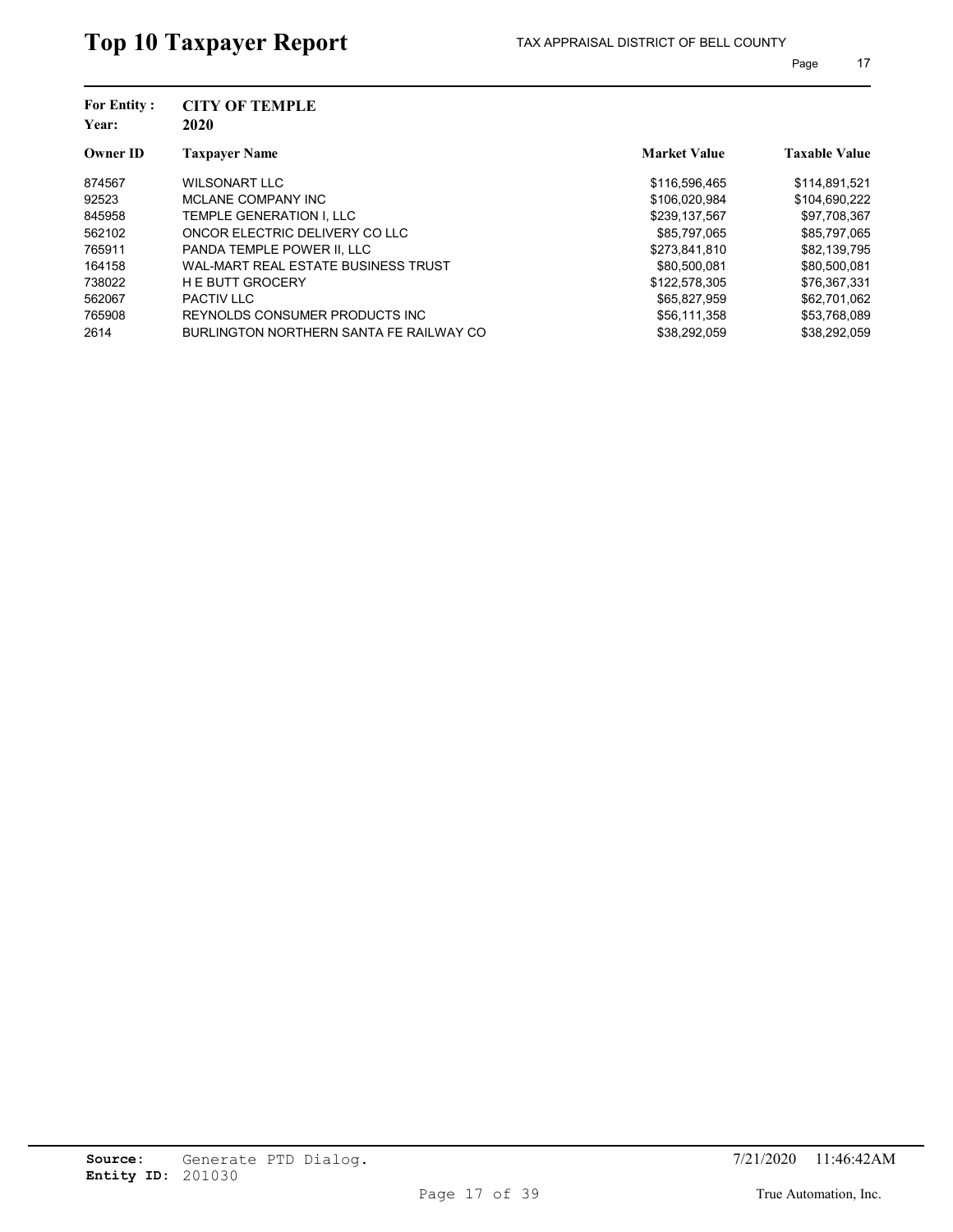| <b>CITY OF TROY</b><br>2020              |                     |                      |
|------------------------------------------|---------------------|----------------------|
| <b>Taxpayer Name</b>                     | <b>Market Value</b> | <b>Taxable Value</b> |
| C & H DIE CASTING INC                    | \$10,068,054        | \$10,068,054         |
| CAROTHERS PROPERTIES LTD                 | \$5,706,654         | \$5,706,654          |
| MC TURTLE CREEK DEVELOPMENT LLC          | \$3,686,764         | \$3,686,764          |
| MUSKET OF TEXAS INC                      | \$3,080,388         | \$3,080,388          |
| UNION PACIFIC RAILROAD CO                | \$2,761,695         | \$2,761,695          |
| LOVE'S TRAVEL STOPS & COUNTRY STORES INC | \$2,497,102         | \$2,497,102          |
| ONCOR ELECTRIC DELIVERY CO LLC           | \$2,447,851         | \$2,447,851          |
| ARIES BUILDING SYSTEMS LLC               | \$2,304,000         | \$2,304,000          |
| CATERPILLAR INC                          | \$2,150,030         | \$2,150,030          |
| CAROTHERS EXECUTIVE HOMES LTD            | \$1.960.071         | \$1.960.071          |
|                                          |                     |                      |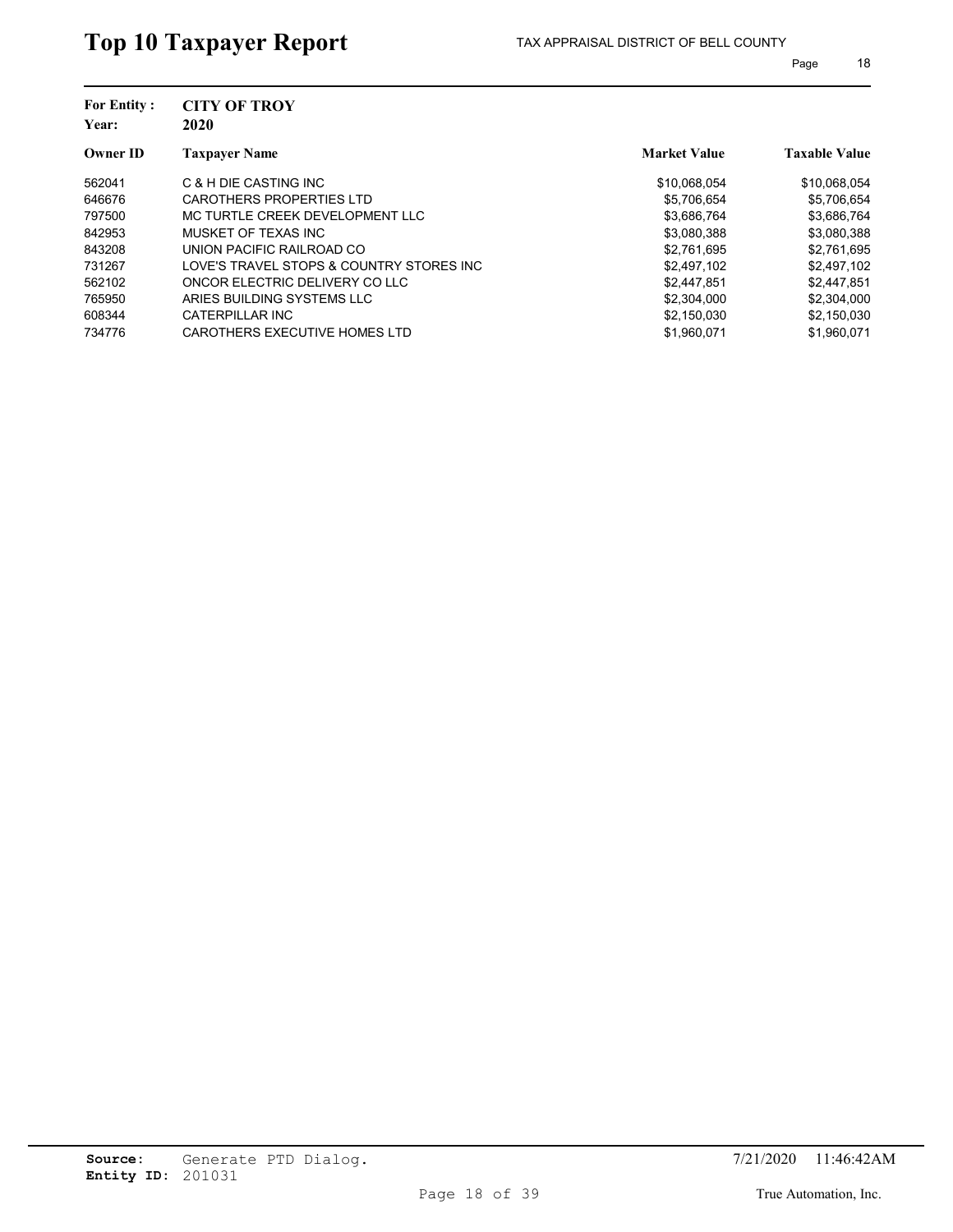| <b>For Entity:</b><br>Year: | <b>CLEARWATER U.W.C.D.</b><br>2020      |                     |                      |
|-----------------------------|-----------------------------------------|---------------------|----------------------|
| <b>Owner ID</b>             | <b>Taxpayer Name</b>                    | <b>Market Value</b> | <b>Taxable Value</b> |
| 562102                      | ONCOR ELECTRIC DELIVERY CO LLC          | \$332,504,996       | \$332,504,996        |
| 765911                      | PANDA TEMPLE POWER II. LLC              | \$273.841.810       | \$234,254,810        |
| 845958                      | TEMPLE GENERATION I. LLC                | \$239.137.567       | \$195,229,267        |
| 738022                      | <b>HE BUTT GROCERY</b>                  | \$122,578,305       | \$122,578,305        |
| 164158                      | WAL-MART REAL ESTATE BUSINESS TRUST     | \$117,602,939       | \$117,602,939        |
| 92523                       | MCLANE COMPANY INC                      | \$106.020.984       | \$104,690,222        |
| 2614                        | BURLINGTON NORTHERN SANTA FE RAILWAY CO | \$87,191,280        | \$87,191,280         |
| 874567                      | WILSONART LLC                           | \$116,596,465       | \$81,492,662         |
| 870556                      | DRP MARKET HEIGHTS PROPERTY OWNER LLC   | \$62,933,548        | \$62,933,548         |
| 732522                      | HH/KILLEEN HEALTH SYSTEM LLC            | \$55,342,962        | \$55,342,962         |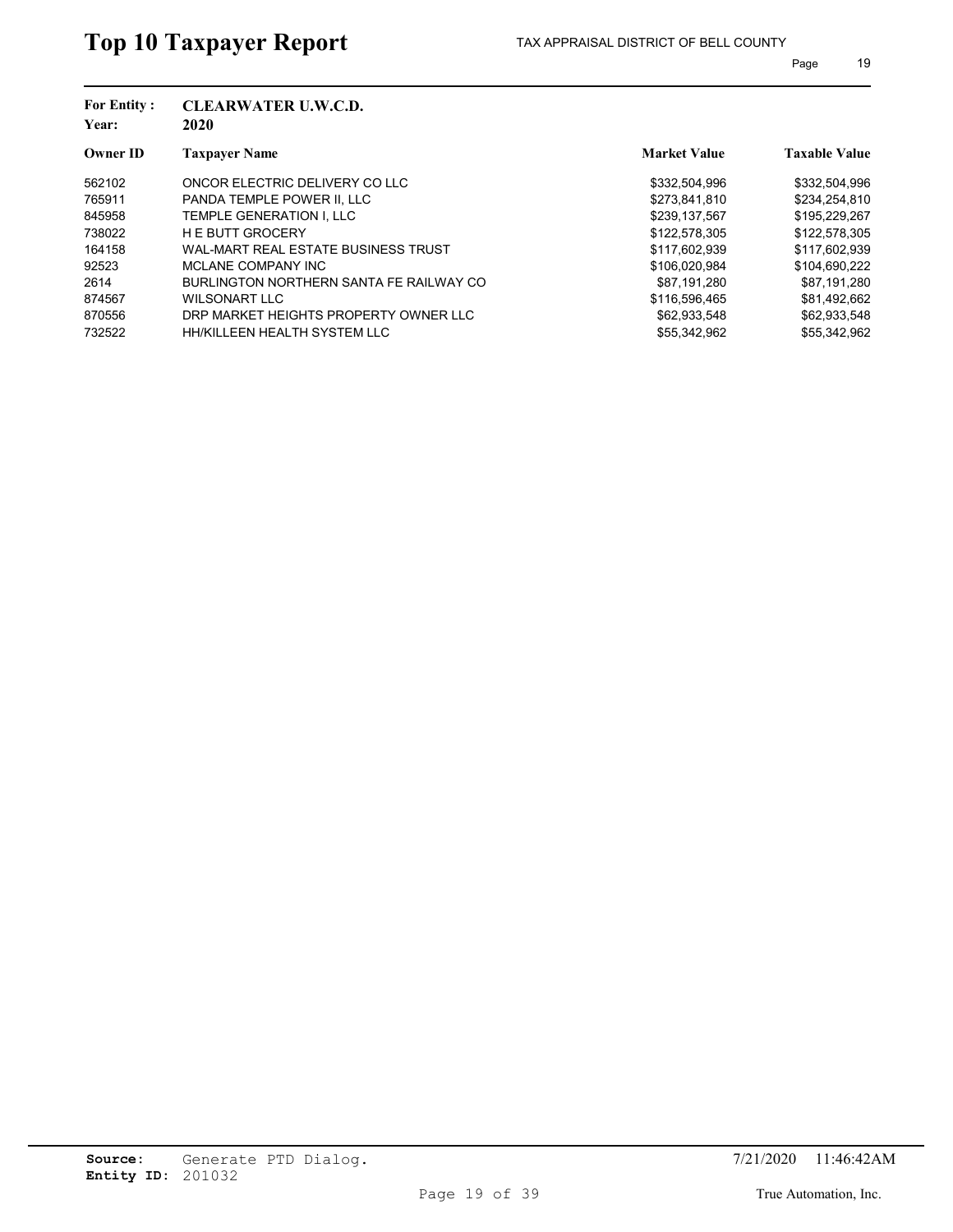| <b>For Entity:</b><br>Year: | <b>COPPERAS COVE ISD</b><br>2020       |                     |                      |
|-----------------------------|----------------------------------------|---------------------|----------------------|
| <b>Owner ID</b>             | <b>Taxpayer Name</b>                   | <b>Market Value</b> | <b>Taxable Value</b> |
| 562102                      | ONCOR ELECTRIC DELIVERY CO LLC         | \$2,581,118         | \$2,581,118          |
| 855140                      | REED, SISTER S ETAL                    | \$2,391,314         | \$2,391,314          |
| 747629                      | CNL LP                                 | \$1,361,671         | \$1,361,671          |
| 863615                      | KENDRICK HOMES INC                     | \$733,059           | \$733,059            |
| 841619                      | ATKINSON, WESLEY & BEN                 | \$728,253           | \$728,253            |
| 863758                      | CLEAR CREEK CONSTRUCTION INC           | \$605.507           | \$605,507            |
| 834157                      | CLARK, JAMES W II ETUX ALECIA A        | \$623.973           | \$598,973            |
| 838239                      | FUGITT, WILLIAM J ETUX VICKI           | \$495.957           | \$431.862            |
| 865680                      | SASCORP LLC                            | \$392,474           | \$392,474            |
| 853141                      | BAKER, ELIJAH IRVINE & D'ANN ELIZABETH | \$357.241           | \$357.241            |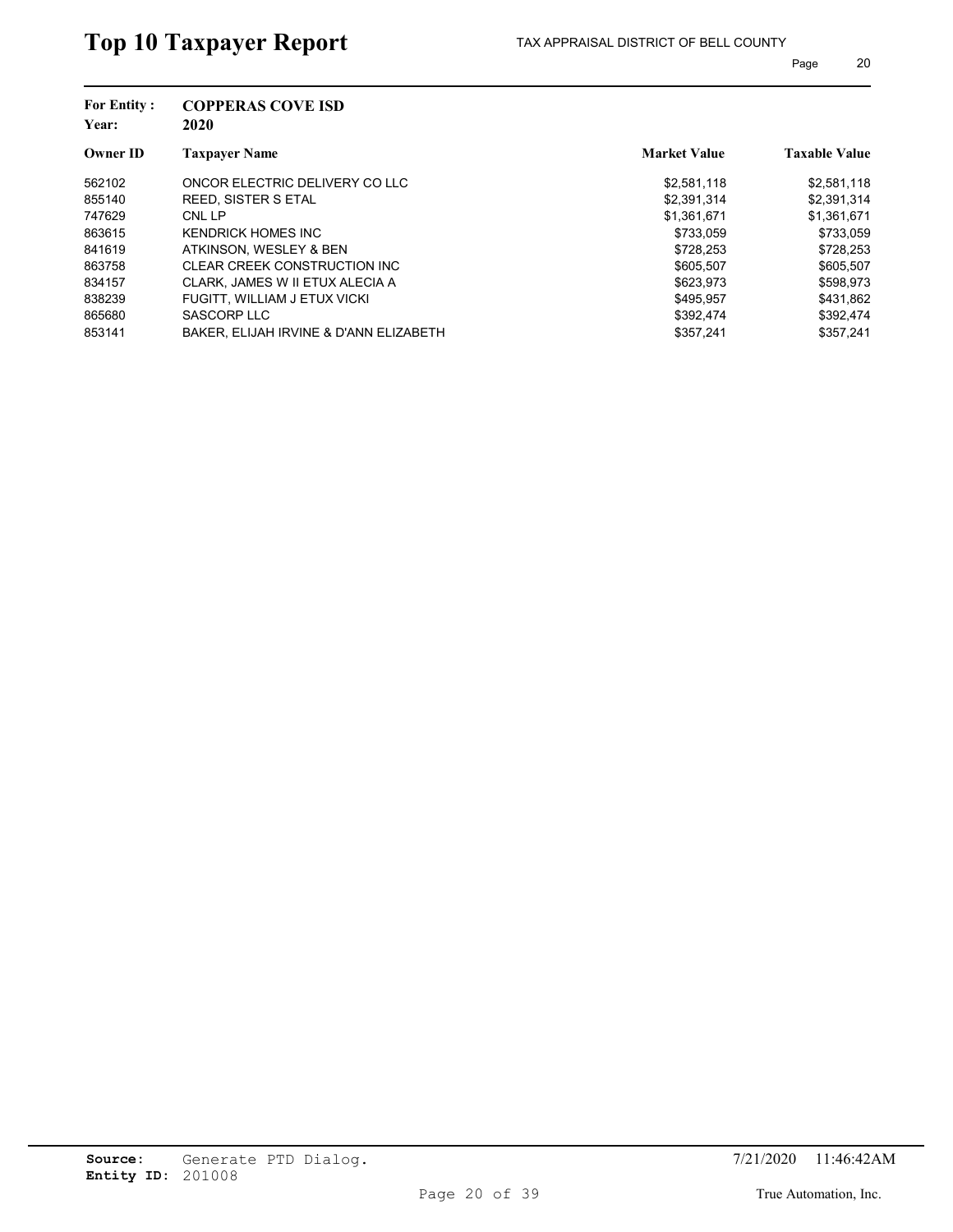| <b>For Entity:</b><br>Year: | <b>DONAHOE WATER SHED</b><br>2020 |                     |                      |
|-----------------------------|-----------------------------------|---------------------|----------------------|
| <b>Owner ID</b>             | <b>Taxpayer Name</b>              | <b>Market Value</b> | <b>Taxable Value</b> |
| 843208                      | UNION PACIFIC RAILROAD CO         | \$2,304,905         | \$2,304,905          |
| 3670                        | <b>SCHWERTNER FARMS INC</b>       | \$19.623.233        | \$1,339,736          |
| 568377                      | <b>MASON. JAMES MITCHELL</b>      | \$1,318,868         | \$1,318,868          |
| 88612                       | WILL O BELL INC                   | \$1,743,470         | \$1,053,560          |
| 832377                      | COLLINS, RALPH J JR ETUX LISA S   | \$1,195,294         | \$773,632            |
| 761567                      | SHIPLETT, HOWARD W                | \$1,555,605         | \$726,377            |
| 803409                      | <b>GLASS FAMILY LIVING TRUST</b>  | \$4,001,344         | \$597,825            |
| 810689                      | HIRT. LOTHAR E & SANDRA L         | \$583.602           | \$577.712            |
| 547737                      | WOLF. HOWARD J ETUX CAROLYN J     | \$1,580,473         | \$543,273            |
| 47579                       | MARTINKA BROTHERS FARMS INC       | \$5,288,510         | \$529.320            |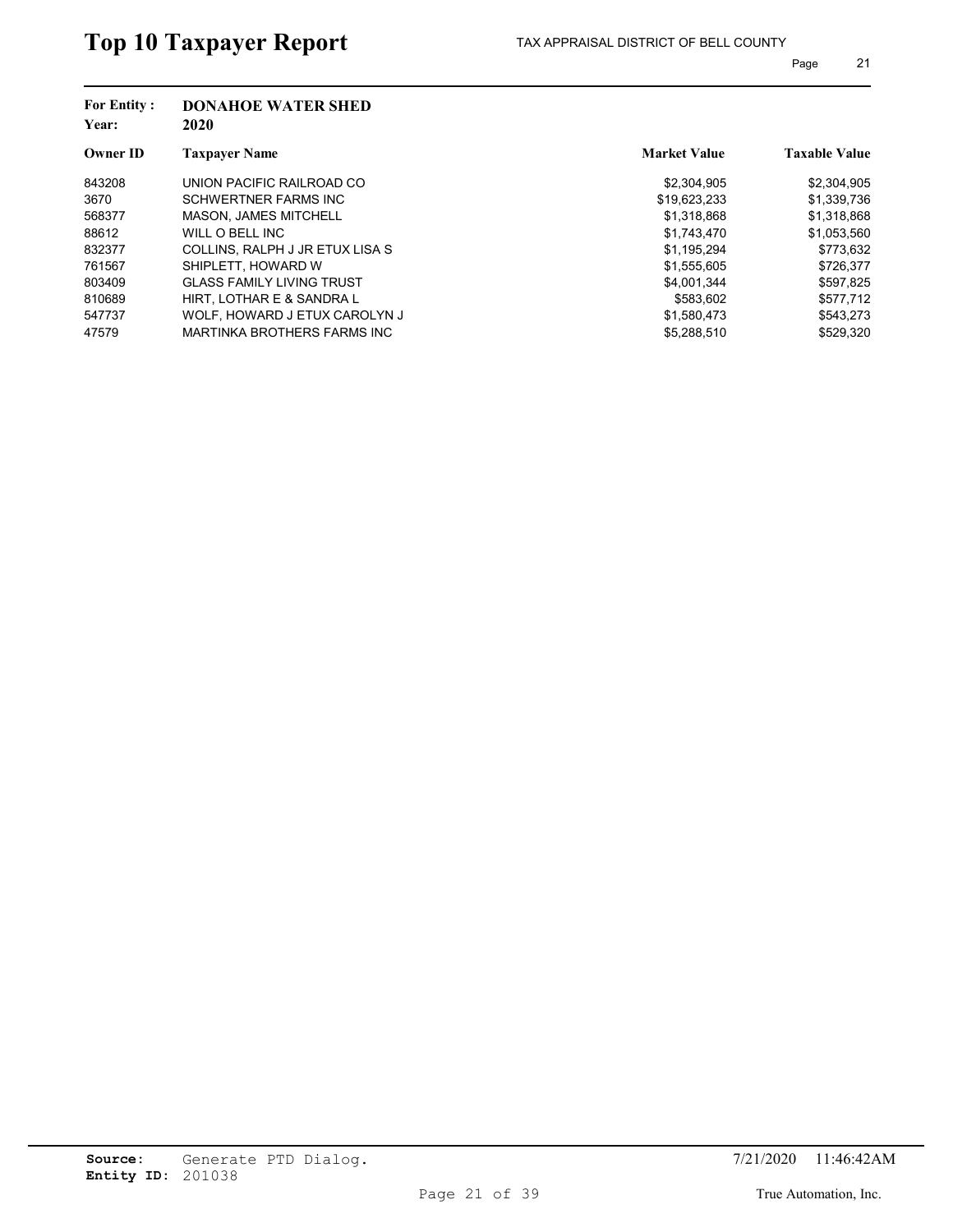| <b>For Entity:</b><br>Year: | <b>ELM CREEK WATERSHED</b><br>2020 |                     |                      |
|-----------------------------|------------------------------------|---------------------|----------------------|
| <b>Owner ID</b>             | <b>Taxpayer Name</b>               | <b>Market Value</b> | <b>Taxable Value</b> |
| 562067                      | <b>PACTIV LLC</b>                  | \$65,827,959        | \$53,286,959         |
| 765908                      | REYNOLDS CONSUMER PRODUCTS INC.    | \$56,111,358        | \$43,370,960         |
| 562046                      | CARGILL INCORPORATED               | \$33,455,088        | \$33,397,766         |
| 562102                      | ONCOR ELECTRIC DELIVERY CO LLC     | \$31,270,861        | \$31,270,861         |
| 874565                      | <b>TANGLEFOOT PROPERTIES LLC</b>   | \$24,632,049        | \$24,632,049         |
| 562105                      | PERFORMANCE FOOD GROUP INC.        | \$25.086.213        | \$24,244,730         |
| 562082                      | LJT TEXAS. LLC                     | \$21,883,926        | \$21,883,926         |
| 811360                      | STARCORR SHEETS LLC                | \$29,141,670        | \$13.436.023         |
| 770104                      | <b>BUC-EE'S LTD</b>                | \$13,145,816        | \$13,145,816         |
| 562019                      | ARTCO-BELL CORP                    | \$11,023,621        | \$10,591,778         |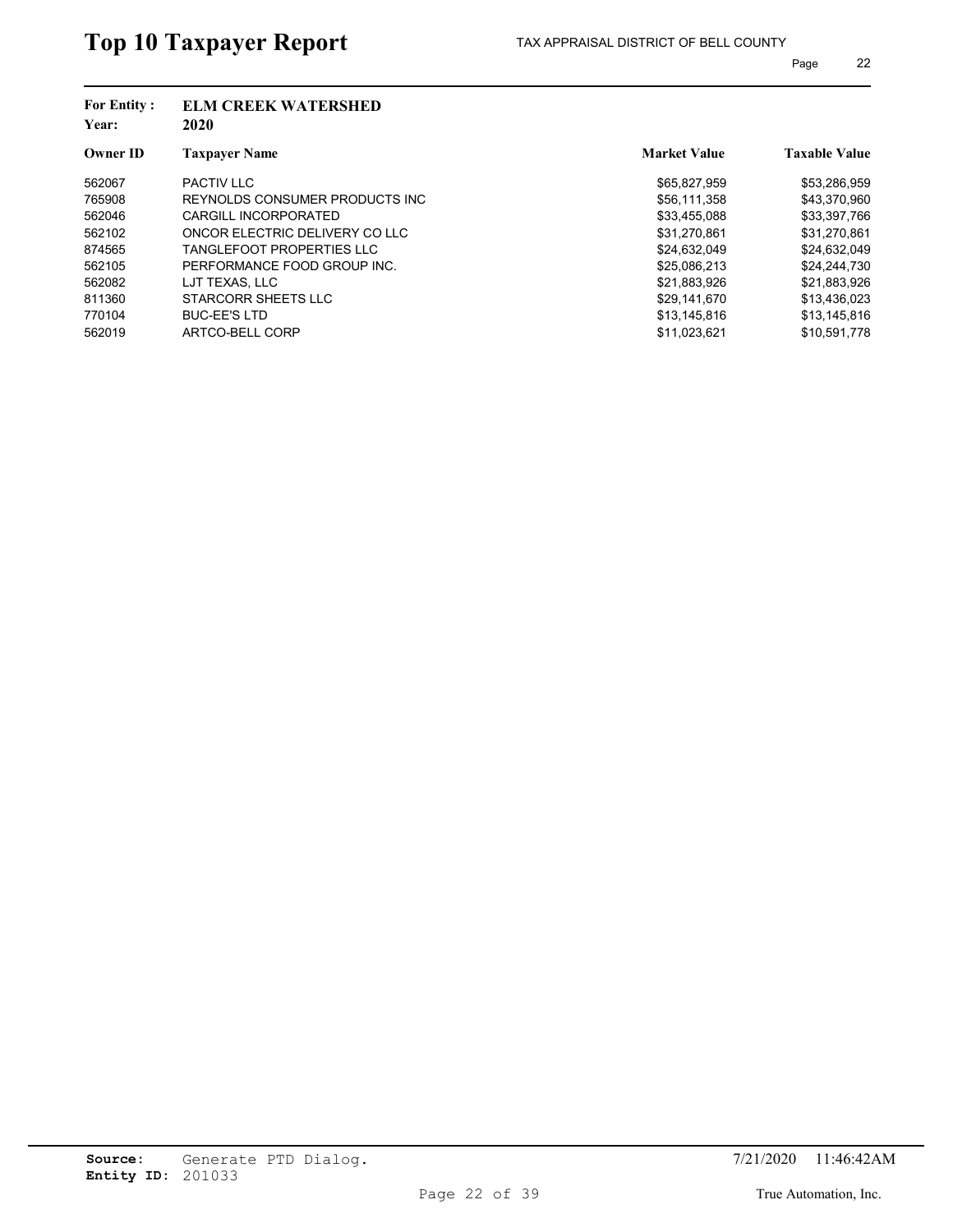| <b>For Entity:</b><br>Year: | <b>FLORENCE ISD</b><br>2020                    |                     |                      |
|-----------------------------|------------------------------------------------|---------------------|----------------------|
| <b>Owner ID</b>             | <b>Taxpayer Name</b>                           | <b>Market Value</b> | <b>Taxable Value</b> |
| 570421                      | TILLMAN, FRED                                  | \$1,559,592         | \$1,559,592          |
| 795967                      | ROCK SOLID STONE QUARRY                        | \$1,346,493         | \$1,346,493          |
| 872356                      | NOSIRRAH TRUST                                 | \$1.005.045         | \$1,005,045          |
| 44675                       | RAY, GENE W                                    | \$1,129,686         | \$947,256            |
| 862886                      | SANDERS, DAVID LEE III & KASEY LANDRUM-SANDERS | \$745.993           | \$745,993            |
| 782489                      | Z BAR A RANCH LP                               | \$3.084.732         | \$643.326            |
| 720201                      | DOWLING. THOMAS & MICHAEL                      | \$643.678           | \$608,678            |
| 625046                      | HAWKINS, KIMBERLY ANN                          | \$614.651           | \$589.101            |
| 163999                      | <b>HOLM. DAVID W</b>                           | \$614.217           | \$579.217            |
| 842284                      | <b>CAMP. CHARLES HARDIN II</b>                 | \$576.890           | \$576.890            |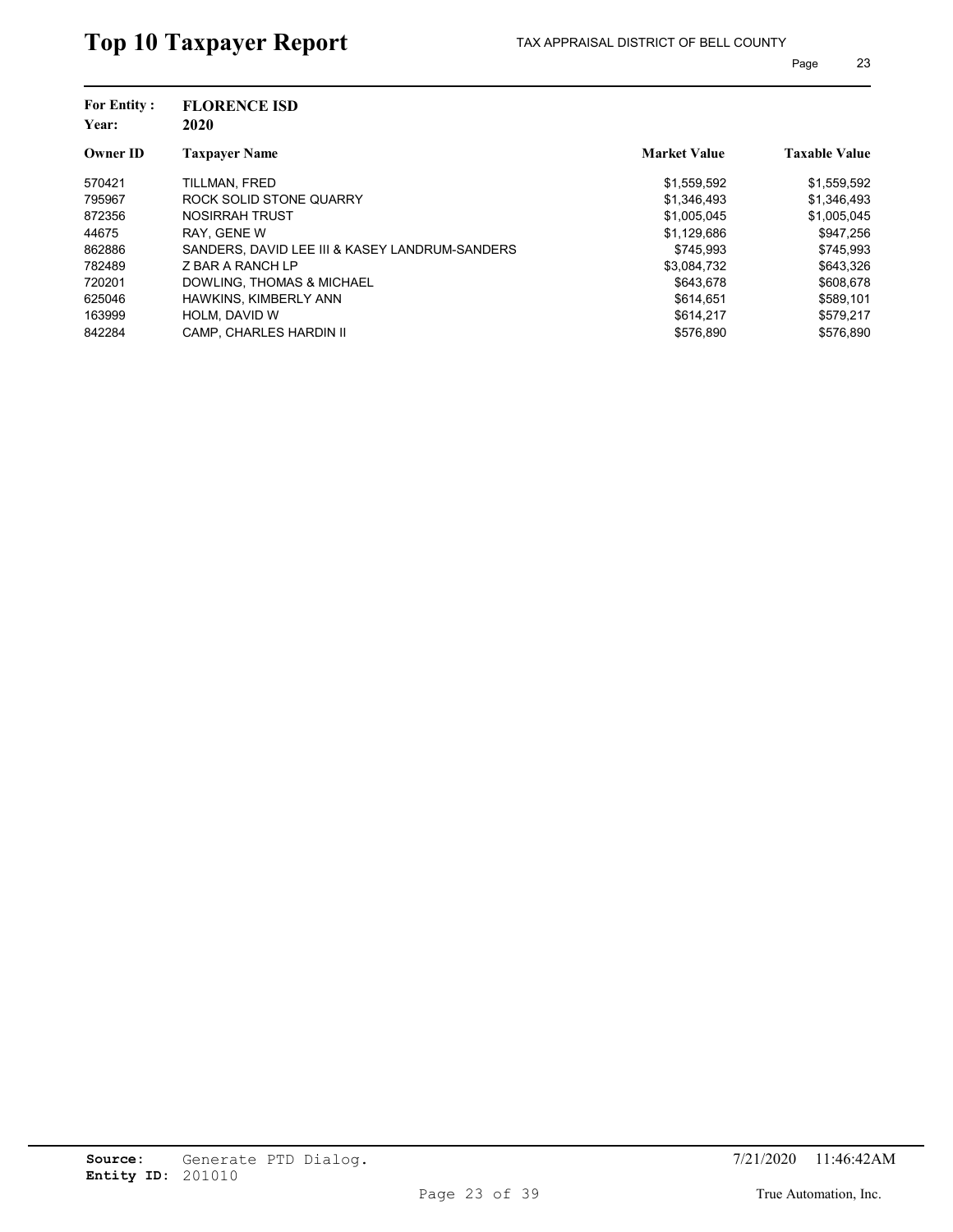| <b>For Entity:</b><br>Year: | <b>GATESVILLE ISD</b><br>2020               |                     |                      |
|-----------------------------|---------------------------------------------|---------------------|----------------------|
| <b>Owner ID</b>             | <b>Taxpayer Name</b>                        | <b>Market Value</b> | <b>Taxable Value</b> |
| 3259                        | BAILEY. JOHN ETUX DYNA                      | \$407.046           | \$190,215            |
| 793030                      | BLACKBURN, DAVID ALAN & ANNE DENISE MCHENRY | \$251.659           | \$130.212            |
| 570602                      | <b>WALL, KERMIT</b>                         | \$210.712           | \$117,238            |
| 14197                       | <b>CLAWSON, RAY</b>                         | \$499.058           | \$102,482            |
| 729646                      | PRICE. WILLIAM H                            | \$66,188            | \$66,188             |
| 588283                      | DERRICK. JOHN ALAN & KARIE KISHELLE         | \$256,982           | \$56,643             |
| 567738                      | EVETTS, BUFORD ETUX DOROTHY                 | \$197,610           | \$44,004             |
| 4257                        | <b>BARTEK, BULA</b>                         | \$78.851            | \$42,897             |
| 780484                      | EVOQUA WATER TECHNOLOGIES LLC               | \$38,418            | \$38,418             |
| 418110                      | <b>CLAWSON, JAMES D</b>                     | \$240.771           | \$35.055             |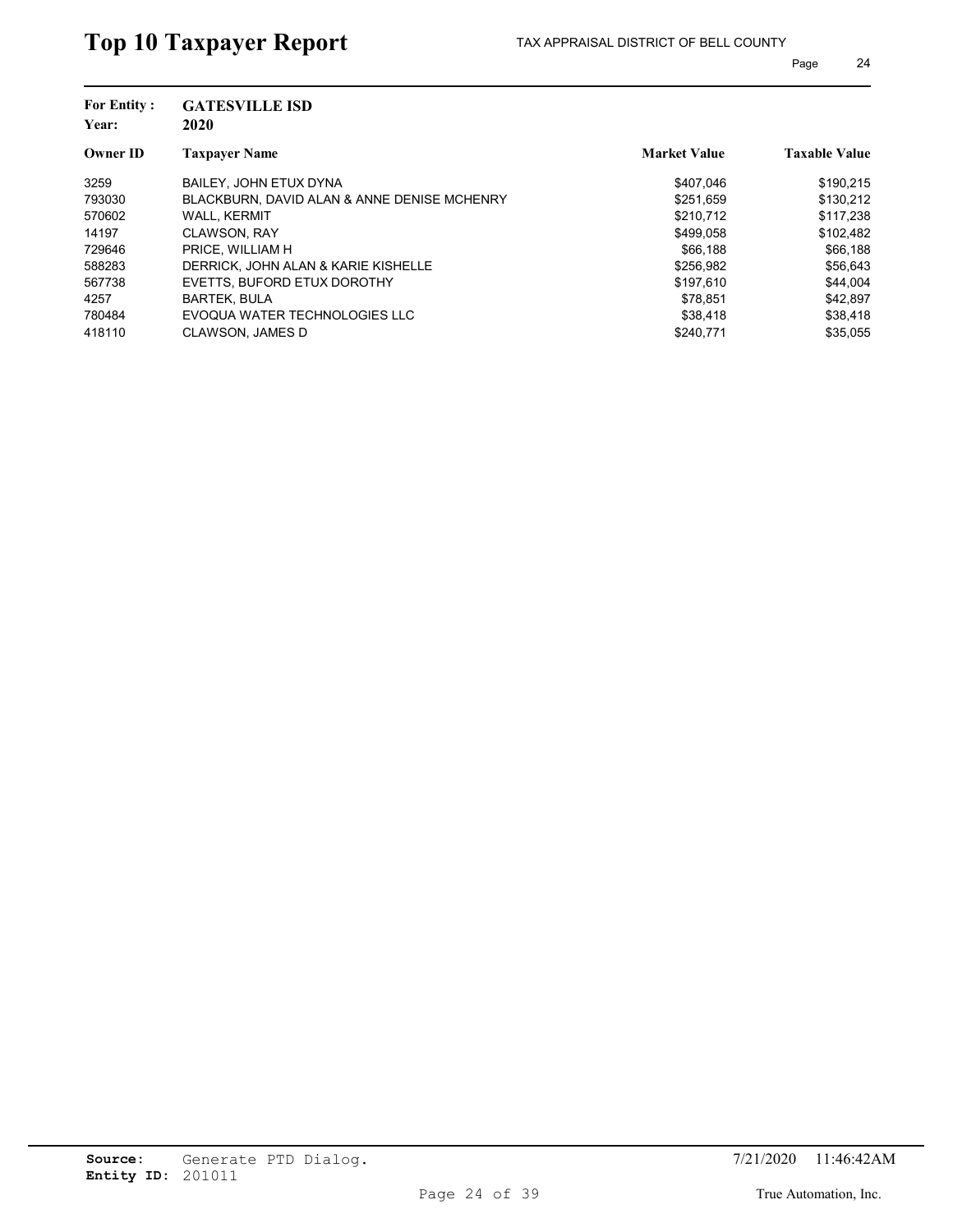| <b>For Entity:</b><br>Year: | <b>HOLLAND ISD</b><br>2020           |                     |                      |
|-----------------------------|--------------------------------------|---------------------|----------------------|
| <b>Owner ID</b>             | <b>Taxpayer Name</b>                 | <b>Market Value</b> | <b>Taxable Value</b> |
| 562102                      | ONCOR ELECTRIC DELIVERY CO LLC       | \$4,383,648         | \$4,383,648          |
| 843208                      | UNION PACIFIC RAILROAD CO            | \$4,355,571         | \$4,355,571          |
| 725651                      | SIMPLOT AB RETAIL INC                | \$1.964.819         | \$1,964,819          |
| 562147                      | ATMOS ENERGY/MID-TEX PIPELINE        | \$1,969,651         | \$1,747,656          |
| 719640                      | <b>HOLLAND APARTMENTS LTD</b>        | \$1,719,671         | \$1,719,671          |
| 77234                       | SNYDERS LTD                          | \$1,124,177         | \$1,124,177          |
| 34633                       | <b>HOLLAND SCRAP &amp; RECYCLING</b> | \$1,046,370         | \$1,046,370          |
| 868518                      | <b>BALUSEK, RAYMOND</b>              | \$973.060           | \$973.060            |
| 540317                      | <b>HOARD FAMILY REVOCABLE TRUST</b>  | \$1,241,343         | \$963,615            |
| 786728                      | RESMAS PROPERTIES LLC                | \$993.808           | \$809.699            |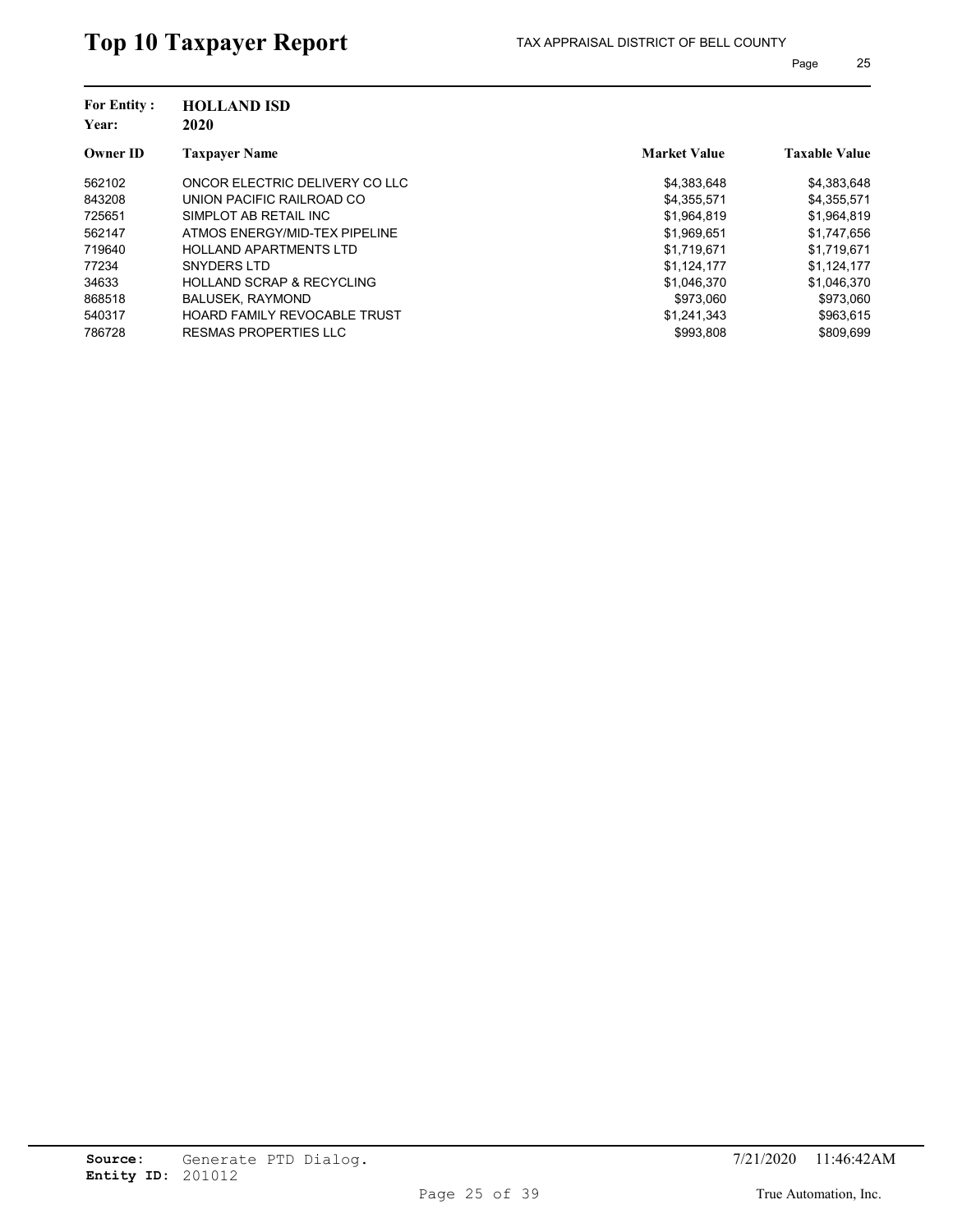| <b>For Entity:</b><br>Year: | <b>KILLEEN ISD</b><br>2020                        |                     |                      |
|-----------------------------|---------------------------------------------------|---------------------|----------------------|
| <b>Owner ID</b>             | <b>Taxpayer Name</b>                              | <b>Market Value</b> | <b>Taxable Value</b> |
| 562102                      | ONCOR ELECTRIC DELIVERY CO LLC                    | \$123,416,929       | \$123,416,929        |
| 870556                      | DRP MARKET HEIGHTS PROPERTY OWNER LLC             | \$62.933.548        | \$62,933,548         |
| 732522                      | HH/KILLEEN HEALTH SYSTEM LLC                      | \$55,342,962        | \$55,342,962         |
| 790513                      | WAL-MART STORES TEXAS LLC                         | \$30.634.831        | \$30,634,831         |
| 865654                      | <b>MFT - IP KILLEEN LLC</b>                       | \$26,949,350        | \$26,949,350         |
| 164158                      | WAL-MART REAL ESTATE BUSINESS TRUST               | \$26,602,858        | \$26,602,858         |
| 839093                      | AMBER CHASE TOWNHOMES LLC & HUNTINGTON APARTMENTS | \$23,419,584        | \$23,419,584         |
| 765871                      | LHCS LLC                                          | \$23,206,187        | \$23,102,264         |
| 849010                      | $H-E-BLP$                                         | \$22,229,753        | \$22,229,753         |
| 562050                      | CENTRAL TELEPHONE CO OF TEXAS                     | \$21.439.000        | \$21,439,000         |
|                             |                                                   |                     |                      |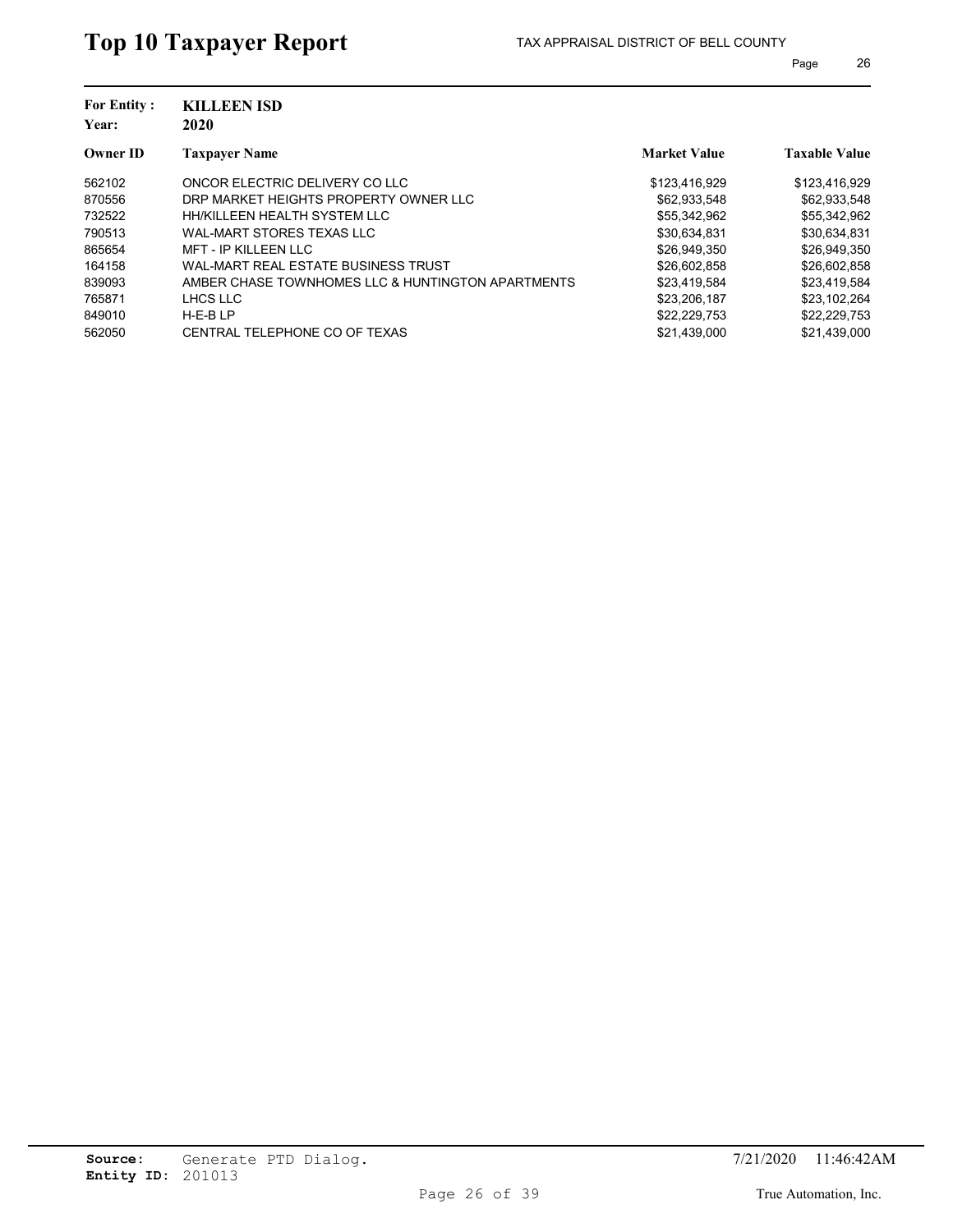| <b>For Entity:</b><br>Year: | <b>LAMPASAS ISD</b><br>2020          |                     |                      |
|-----------------------------|--------------------------------------|---------------------|----------------------|
| <b>Owner ID</b>             | <b>Taxpayer Name</b>                 | <b>Market Value</b> | <b>Taxable Value</b> |
| 731587                      | RANCHO DIAMONTE LP                   | \$3,438,787         | \$1,384,174          |
| 608595                      | DWO LLC                              | \$821.681           | \$821,681            |
| 735572                      | CP SUMMIT GROUP LP                   | \$432.930           | \$432.930            |
| 614132                      | YOUNG. MICHAEL ETUX DEBRA            | \$506.551           | \$420,349            |
| 616890                      | RAKOWSKI, KENNETH R                  | \$457.820           | \$376,327            |
| 794526                      | KURZYNIEC. JOHN JOSEPH               | \$441.079           | \$365,503            |
| 817083                      | SANTIBANEZ, JUAN ETUX LETICIA ROMERO | \$418.201           | \$345.281            |
| 524819                      | SIMMONS, KENNETH R & SANDRA D        | \$353.218           | \$316.389            |
| 606303                      | WALKER, RICHARD A & FRIEDERIKE M     | \$556,760           | \$297,292            |
| 40191                       | <b>BROOKS, TERI ANN</b>              | \$337,481           | \$278.791            |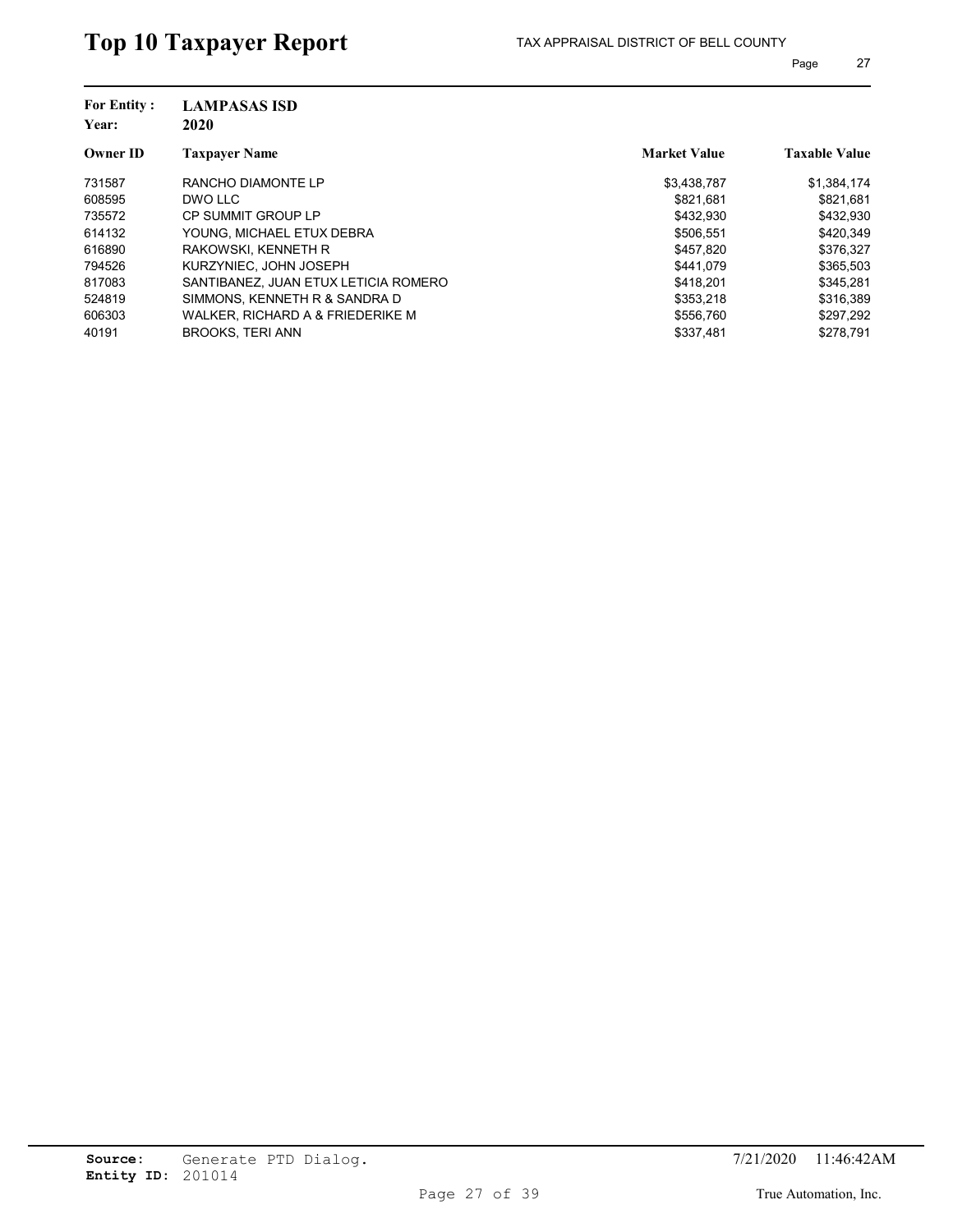| <b>For Entity:</b><br>Year: | <b>MOODY ISD</b><br>2020                  |                     |                      |
|-----------------------------|-------------------------------------------|---------------------|----------------------|
| <b>Owner ID</b>             | <b>Taxpayer Name</b>                      | <b>Market Value</b> | <b>Taxable Value</b> |
| 2614                        | BURLINGTON NORTHERN SANTA FE RAILWAY CO   | \$2,272,617         | \$2,272,617          |
| 162209                      | FIKES, JAMES R ETUX KIM C                 | \$1,892,856         | \$1,651,706          |
| 562037                      | BRAZOS ELECTRIC POWER COOP                | \$1,109,883         | \$1,109,883          |
| 857331                      | PRICE, JOHN H & TIMOTHY JAMES DAVID PRICE | \$866,200           | \$866,200            |
| 637289                      | PACESETTER INVESTMENTS LP                 | \$2.219.088         | \$864,861            |
| 868926                      | <b>FRITS LIVING TRUST</b>                 | \$806.991           | \$806.991            |
| 562102                      | ONCOR ELECTRIC DELIVERY CO LLC            | \$802,329           | \$802,329            |
| 874880                      | ARCOSA AGGREGATES INC                     | \$696.540           | \$696.540            |
| 861144                      | HAMANN, VERA LEE WITTE                    | \$530.922           | \$530,922            |
| 726741                      | SLENTZ. WILLIAM A ETUX CAROLYN S          | \$385.989           | \$385.989            |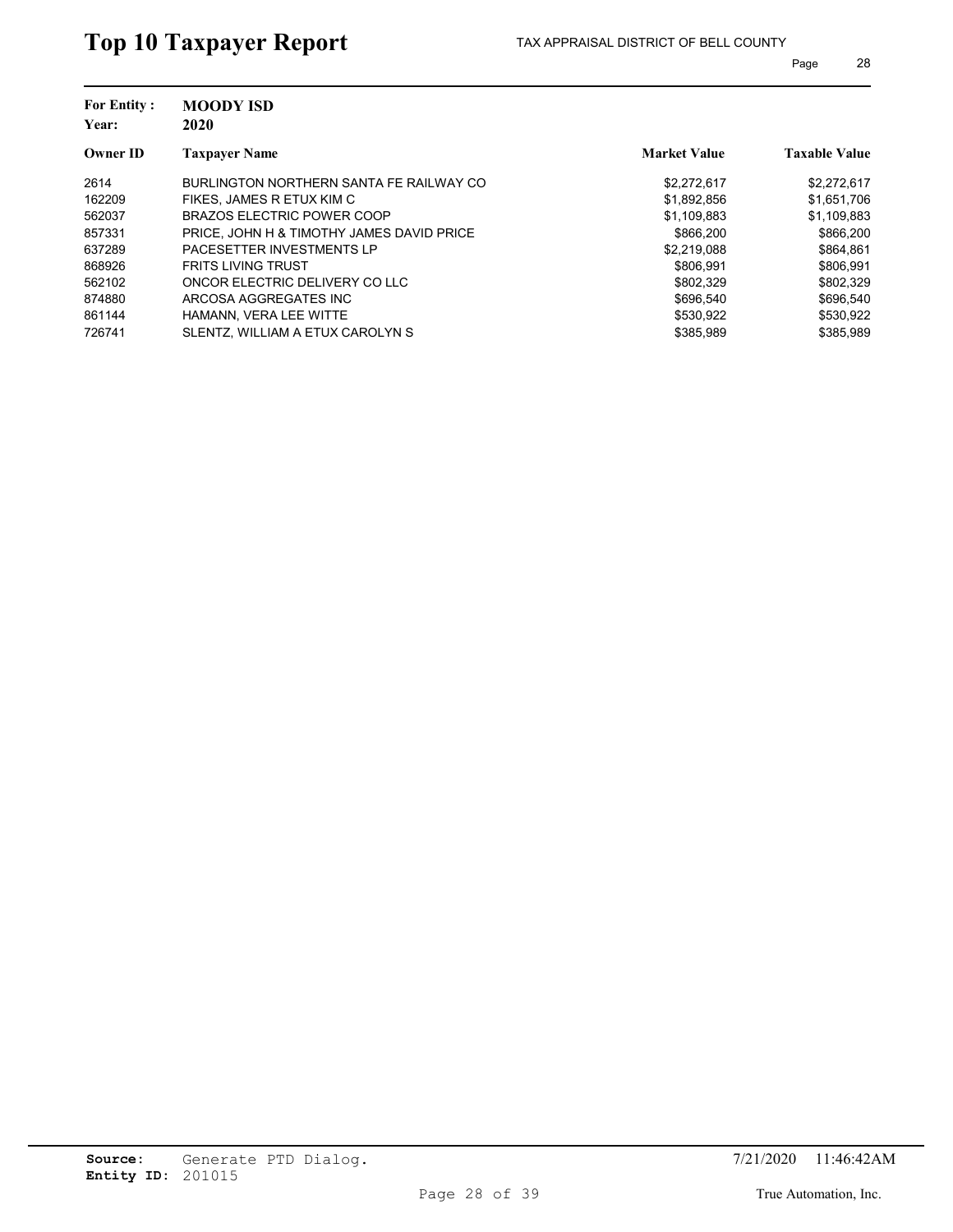| <b>For Entity:</b><br>Year: | <b>MORGANS POINT RESORT CITY</b><br>2020 |                     |                      |
|-----------------------------|------------------------------------------|---------------------|----------------------|
| <b>Owner ID</b>             | <b>Taxpayer Name</b>                     | <b>Market Value</b> | <b>Taxable Value</b> |
| 833762                      | KACHINA DEVELOPMENT LLC                  | \$2,326,539         | \$2,326,539          |
| 562102                      | ONCOR ELECTRIC DELIVERY CO LLC           | \$1,804,138         | \$1,804,138          |
| 541564                      | MOORE, ERNEST R ETUX LORRAINE H          | \$1.352.073         | \$1,352,073          |
| 734776                      | CAROTHERS EXECUTIVE HOMES LTD            | \$1.171.546         | \$1,171,546          |
| 558952                      | RAS INVESTMENTS L L C                    | \$1,088,955         | \$1,088,955          |
| 159806                      | MORGANS POINT INVESTMENTS INC            | \$1.014.496         | \$1.014.496          |
| 615265                      | FOWLER, GUY H & CYNTHIA J                | \$1,013,423         | \$1,013,423          |
| 844659                      | MAGANA, MICHAEL J ETUX MARLO N           | \$993.783           | \$993.783            |
| 835295                      | LEGG. LARRY ETUX MARY D'ANN              | \$838,603           | \$838,603            |
| 692644                      | MARTIN, KENNETH L & DEANN M              | \$780.255           | \$780.155            |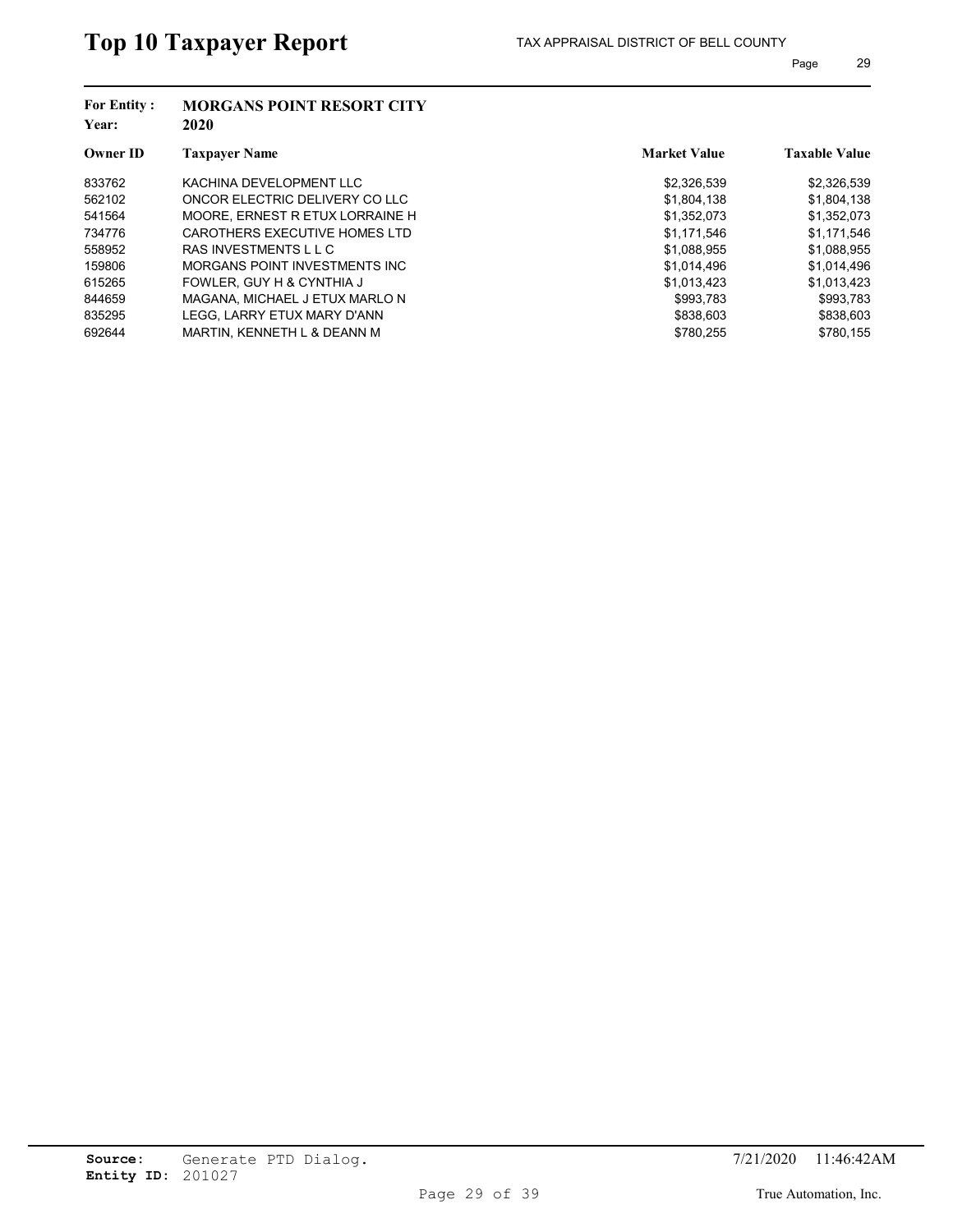| <b>For Entity:</b><br>Year: | <b>MUD NO 1 BELL COUNTY</b><br>2020    |                     |                      |
|-----------------------------|----------------------------------------|---------------------|----------------------|
| <b>Owner ID</b>             | <b>Taxpayer Name</b>                   | <b>Market Value</b> | <b>Taxable Value</b> |
| 802369                      | WBW DEVELOPMENT GROUP LLC - SERIES 005 | \$3,210,360         | \$3,210,360          |
| 765648                      | CONTINENTAL HOMES OF TEXAS LP          | \$2,904,986         | \$2,904,986          |
| 745210                      | STYLECRAFT CENTRAL TEXAS LP            | \$1.732.163         | \$1,732,163          |
| 730086                      | CONTINENTAL HOMES OF TEXAS LP          | \$1,696,246         | \$1,696,246          |
| 860088                      | WBW DEVELOPMENT GROUP LLC - SERIES 030 | \$1,248,461         | \$1,248,461          |
| 585049                      | WHITIS LAND INVESTMENTS LTD            | \$1.028.763         | \$1,028,763          |
| 206909                      | FIRST OMEGA PARTNERS LTD               | \$1,023,784         | \$1,023,784          |
| 860619                      | O'LEARY FAMILY 1990 REVOCABLE TRUST    | \$575.293           | \$575.293            |
| 827133                      | AKINS. FERRIS F JR ETUX SUZANNE C      | \$475.472           | \$475,472            |
| 795421                      | TIPPIT HOMES INC                       | \$387.000           | \$387.000            |
|                             |                                        |                     |                      |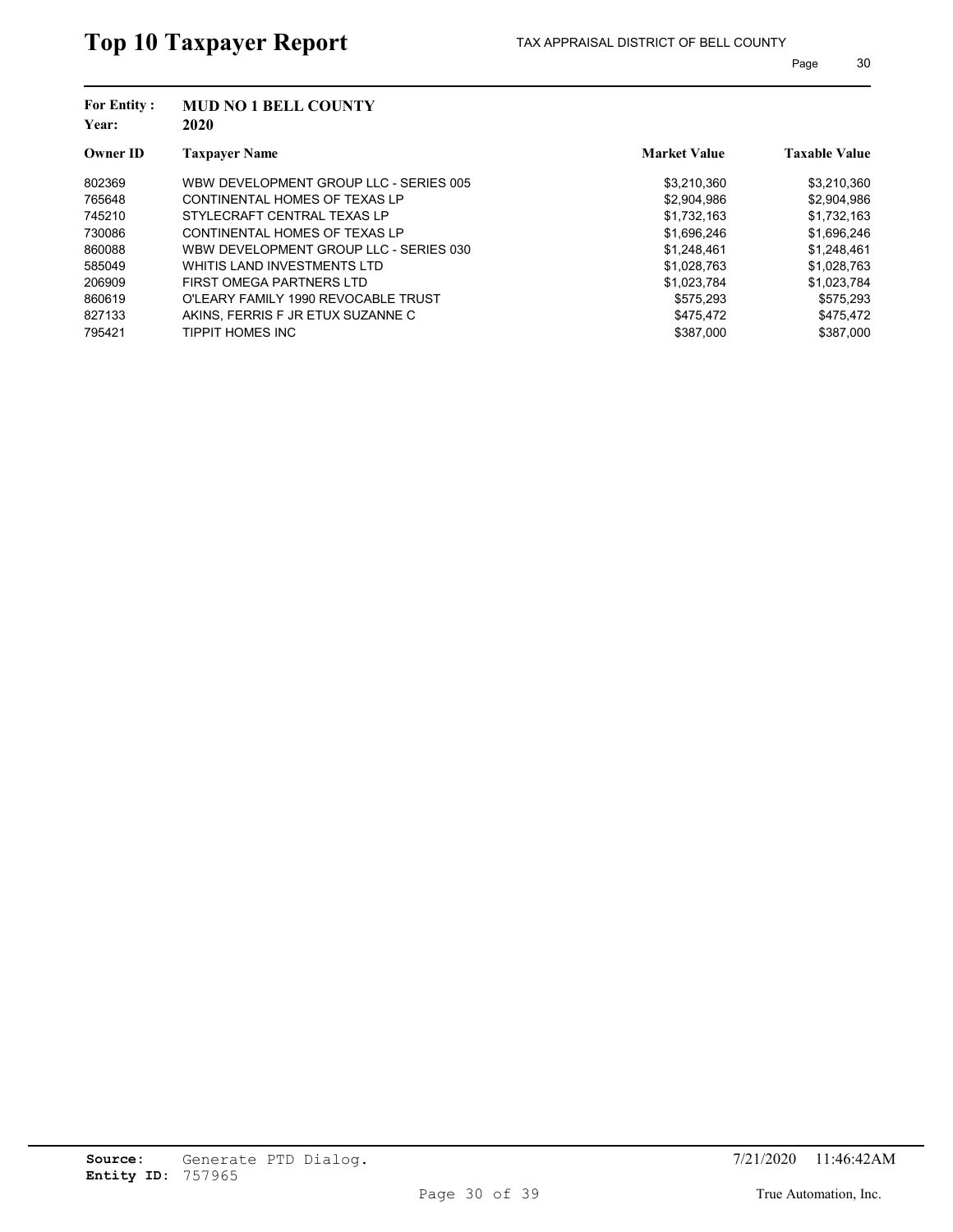| <b>MUD NO 2 BELL COUNTY</b><br>2020 |                     |                      |
|-------------------------------------|---------------------|----------------------|
| <b>Taxpayer Name</b>                | <b>Market Value</b> | <b>Taxable Value</b> |
| WBW LAND INVESTMENTS LP             | \$4,011,323         | \$4,011,323          |
| WHITIS LAND INVESTMENTS LTD         | \$796,400           | \$796,400            |
| WHITIS LAND INVESTMENTS LTD         | \$40.840            | \$40,840             |
| WBW LAND INVESTMENTS LP ETAL        | \$20,000            | \$20,000             |
| DAVIS, ARRON                        | \$5.500             | \$5.500              |
|                                     |                     |                      |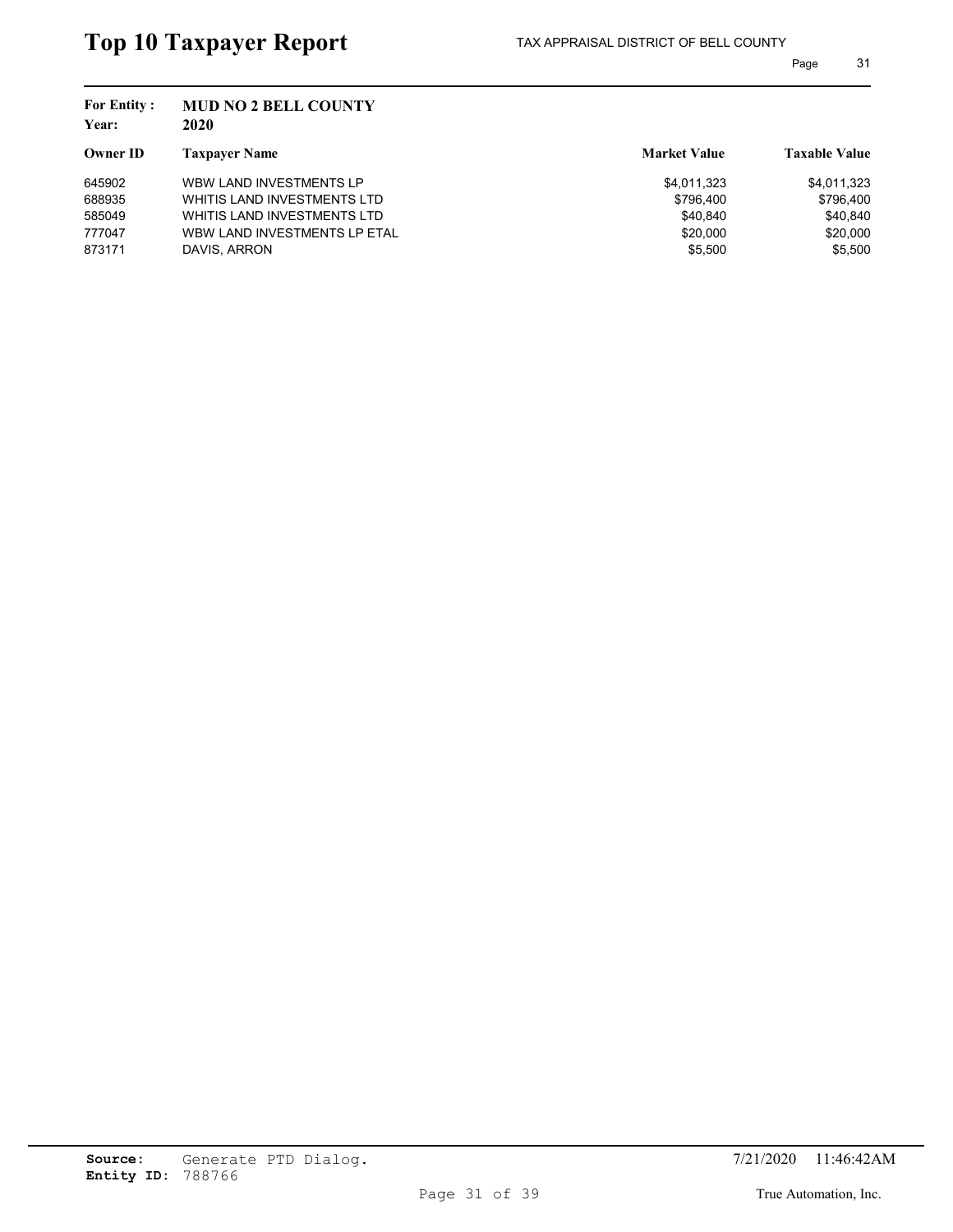| <b>For Entity:</b><br>Year: | <b>ROGERS ISD</b><br>2020               |                     |                      |
|-----------------------------|-----------------------------------------|---------------------|----------------------|
| <b>Owner ID</b>             | <b>Taxpayer Name</b>                    | <b>Market Value</b> | <b>Taxable Value</b> |
| 562102                      | ONCOR ELECTRIC DELIVERY CO LLC          | \$9,838,447         | \$9,838,447          |
| 2614                        | BURLINGTON NORTHERN SANTA FE RAILWAY CO | \$7,738,778         | \$7,738,778          |
| 227138                      | D & M COMMUNITY GRAIN LC                | \$2.854.963         | \$2,789,824          |
| 562070                      | FLINT HILLS RESOURCES LP                | \$1,762,838         | \$1,762,838          |
| 562147                      | ATMOS ENERGY/MID-TEX PIPELINE           | \$1.810.761         | \$1,660,058          |
| 756550                      | JANYSEK, DON R                          | \$1.077.775         | \$1,077,775          |
| 770724                      | AJL WEBER REAL ESTATE LP                | \$1,034,745         | \$1,034,745          |
| 730719                      | <b>BELL FOUNTAINHEAD LP</b>             | \$1.011.073         | \$1.011.073          |
| 786943                      | TUCKER. JEFFREY STEVEN ETUX MELINDA ANN | \$1,039,982         | \$729,203            |
| 849417                      | MENDOZA. GILBERTO A JR & ERIKA A        | \$835.950           | \$723.115            |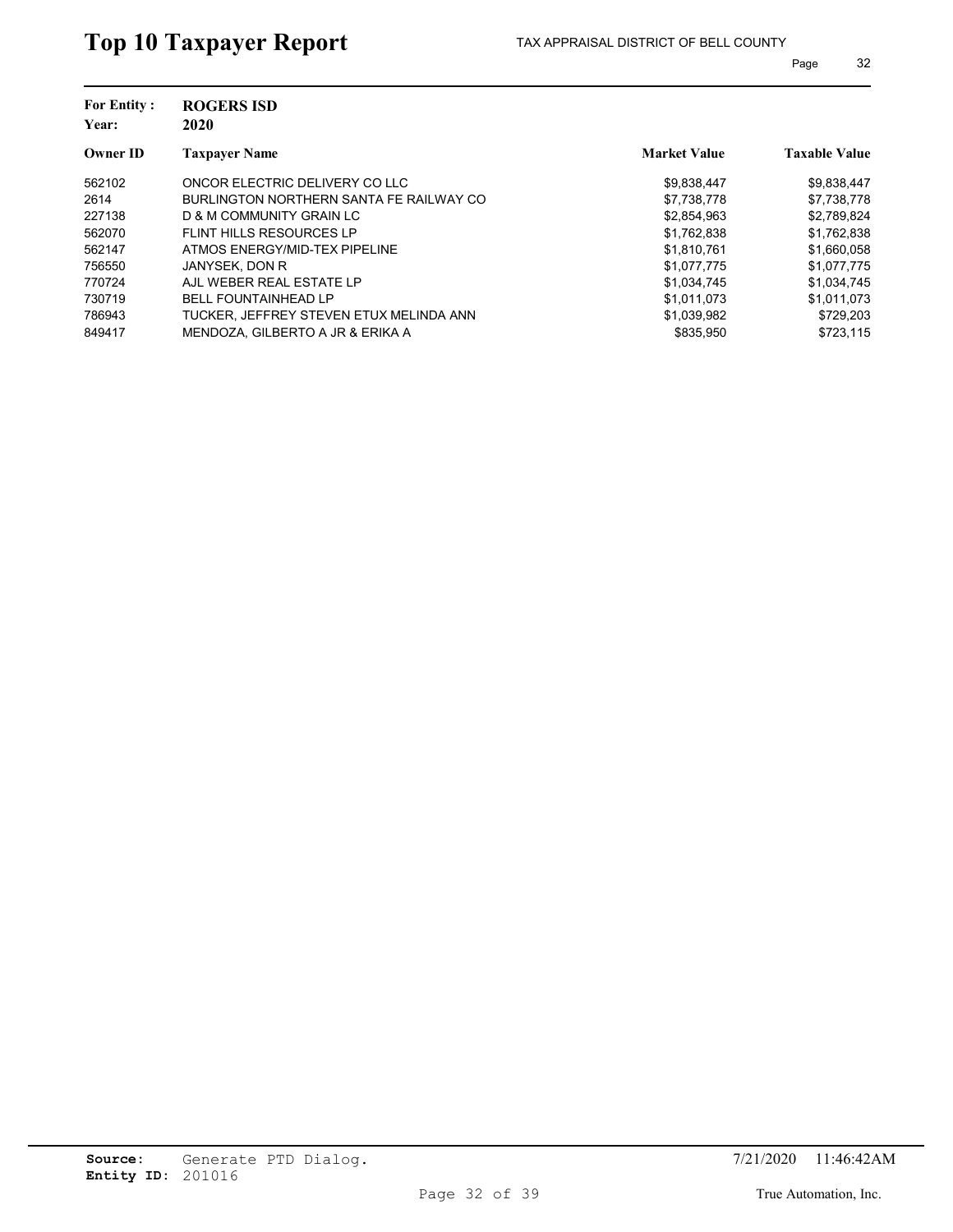| <b>For Entity:</b><br>Year: | <b>ROSEBUD-LOTT ISD</b><br>2020     |                     |                      |
|-----------------------------|-------------------------------------|---------------------|----------------------|
| <b>Owner ID</b>             | <b>Taxpayer Name</b>                | <b>Market Value</b> | <b>Taxable Value</b> |
| 726005                      | SHOEMAKER, ASHLEY ALLEN ETVIR LUCAS | \$695.928           | \$647.634            |
| 5812                        | BENOLKEN, FRANK ETUX LISA           | \$587,172           | \$587,172            |
| 755198                      | HOELSCHER, DALE ETUX KATHY          | \$708.740           | \$478.494            |
| 548910                      | WALEY, JIMMIE D ETUX JUANITA R      | \$717.004           | \$433,309            |
| 855209                      | CONFIDENTIAL OWNER                  | \$416,915           | \$391,915            |
| 855649                      | AMESCUA, ANDREW & TAMARA            | \$391.531           | \$391,531            |
| 836466                      | <b>MEYER, JAMES &amp; HEATHER</b>   | \$306.548           | \$306,548            |
| 562070                      | FLINT HILLS RESOURCES LP            | \$289.858           | \$289.858            |
| 423355                      | HOFF. TIMOTHY ALAN ETUX DONNA KAY   | \$440.417           | \$273,397            |
| 796055                      | <b>CONFIDENTIAL OWNER</b>           | \$355.534           | \$260.431            |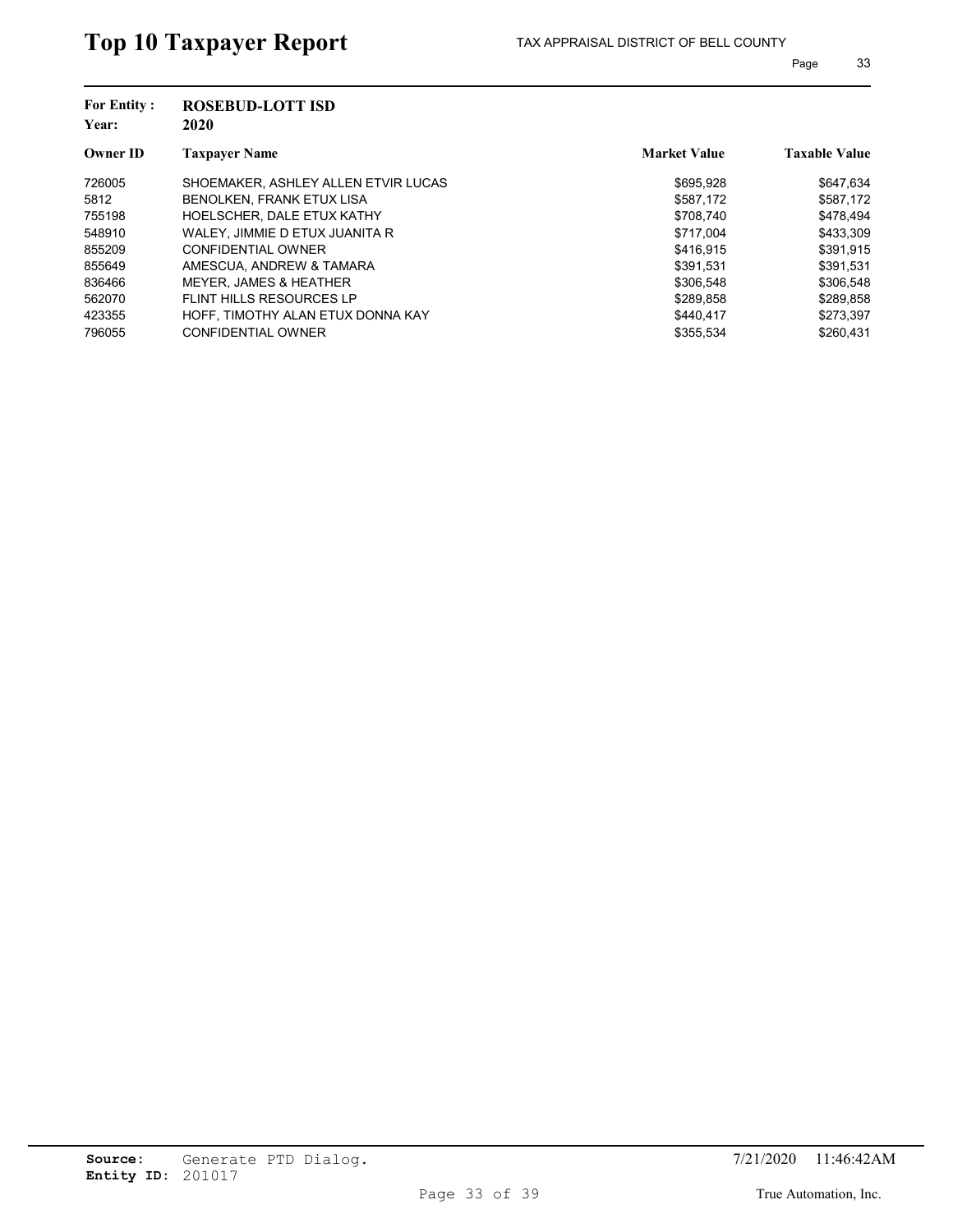| <b>SALADO ISD</b><br>2020               |                     |                      |
|-----------------------------------------|---------------------|----------------------|
| <b>Taxpayer Name</b>                    | <b>Market Value</b> | <b>Taxable Value</b> |
| ONCOR ELECTRIC DELIVERY CO LLC          | \$27,211,702        | \$27,211,702         |
| SALADO HOSPITALITY INVESTMENTS LLC ETAL | \$4,722,260         | \$4,722,260          |
| STAGECOACH 1943 LP                      | \$4,285,024         | \$4,285,024          |
| MCLEAN COMMERCIAL LTD                   | \$4,176,677         | \$4,176,677          |
| SALADO OPERATIONS, LLC                  | \$3,622,889         | \$3,622,889          |
| MH SALADO PROPERTY LLC                  | \$3,492,600         | \$3,492,600          |
| <b>4C RENTALS LLC</b>                   | \$3,280,135         | \$3,280,135          |
| <b>RAS INVESTMENTS LLC</b>              | \$3,178,813         | \$3,178,813          |
| WOLFF CONSTRUCTION                      | \$2,705,903         | \$2,705,903          |
| MICHAEL HOLDINGS GP LLC                 | \$2,649,714         | \$2.649.714          |
|                                         |                     |                      |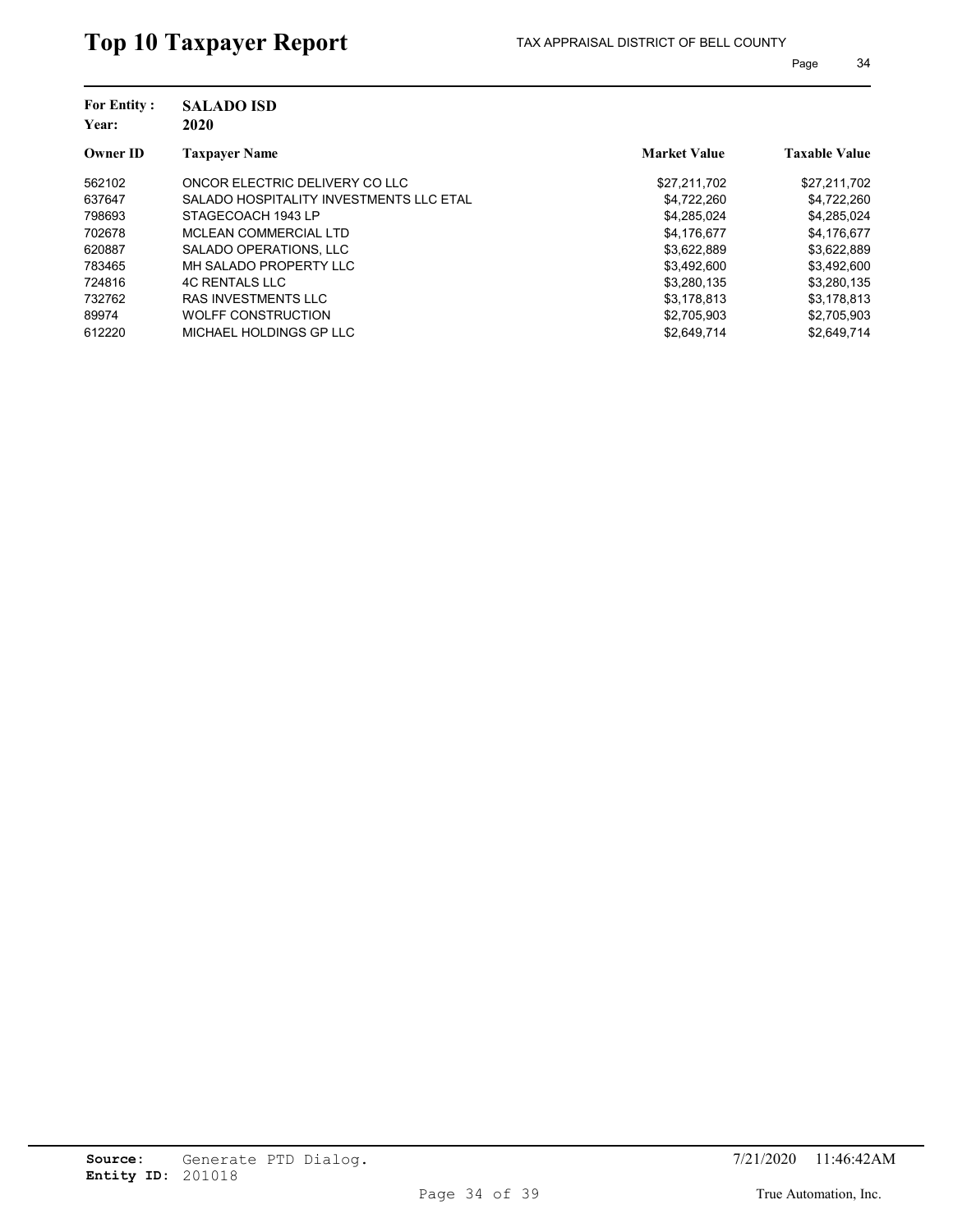| <b>TEMPLE COLLEGE</b><br>2020           |                     |                      |
|-----------------------------------------|---------------------|----------------------|
| <b>Taxpayer Name</b>                    | <b>Market Value</b> | <b>Taxable Value</b> |
| WILSONART LLC                           | \$116,596,465       | \$114,891,521        |
| MCLANE COMPANY INC                      | \$106,020,984       | \$104,690,222        |
| TEMPLE GENERATION I. LLC                | \$239.137.567       | \$97,708,367         |
| PANDA TEMPLE POWER II. LLC              | \$273,841,810       | \$82,139,795         |
| WAL-MART REAL ESTATE BUSINESS TRUST     | \$80,500,081        | \$80,500,081         |
| <b>HE BUTT GROCERY</b>                  | \$122,578,305       | \$76,367,331         |
| <b>PACTIV LLC</b>                       | \$65.827.959        | \$62,701,062         |
| REYNOLDS CONSUMER PRODUCTS INC.         | \$56.111.358        | \$53,768,089         |
| ONCOR ELECTRIC DELIVERY CO LLC          | \$50,595,637        | \$50,595,637         |
| BURLINGTON NORTHERN SANTA FE RAILWAY CO | \$41.653.193        | \$41.653.193         |
|                                         |                     |                      |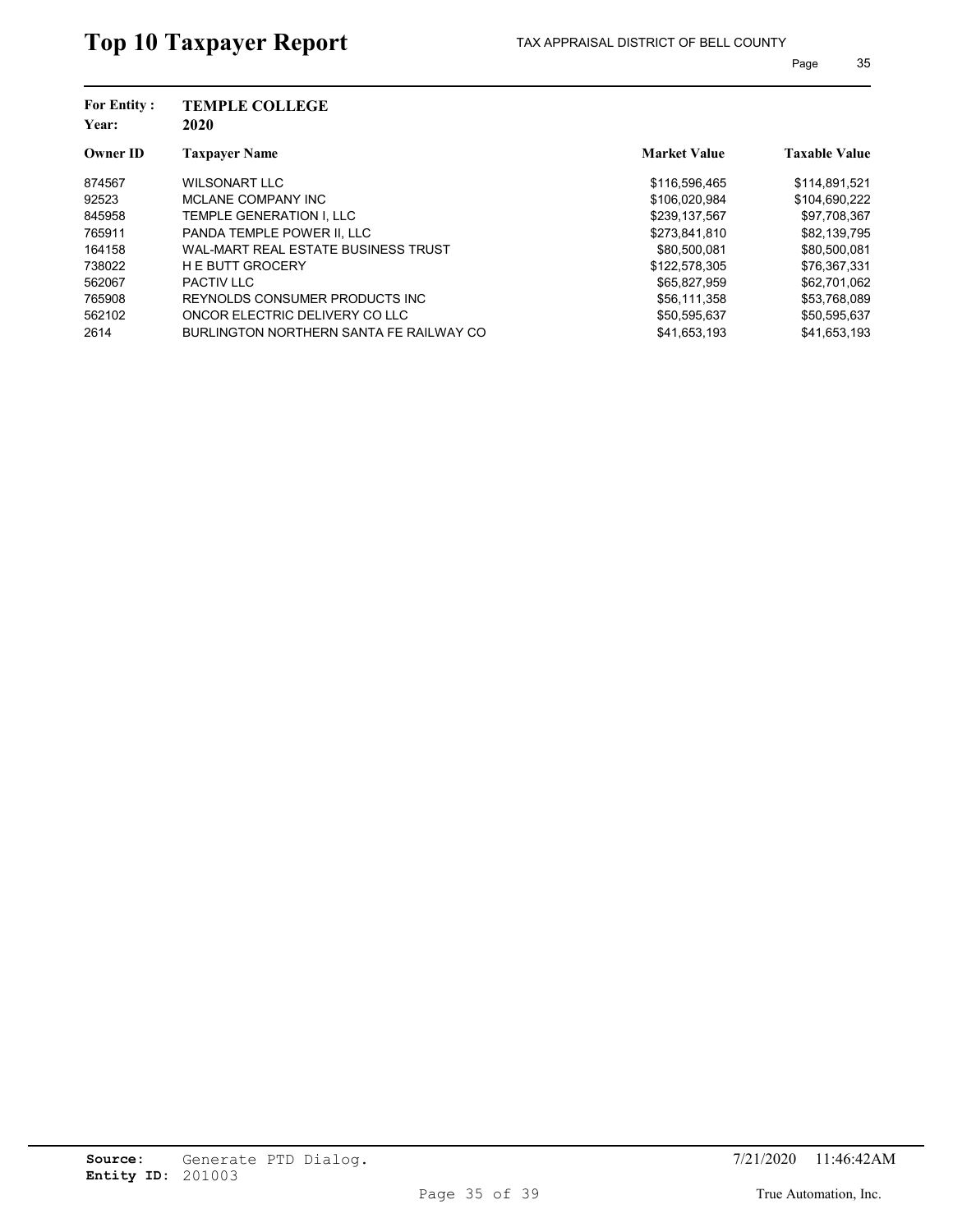| <b>For Entity:</b><br>Year: | <b>TEMPLE HEALTH AND BIOSCIENCE</b><br>2020 |                     |                      |
|-----------------------------|---------------------------------------------|---------------------|----------------------|
| <b>Owner ID</b>             | <b>Taxpayer Name</b>                        | <b>Market Value</b> | <b>Taxable Value</b> |
| 765911                      | PANDA TEMPLE POWER II. LLC                  | \$273,841,810       | \$234,254,810        |
| 845958                      | TEMPLE GENERATION I. LLC                    | \$239,137,567       | \$195,229,267        |
| 738022                      | <b>HE BUTT GROCERY</b>                      | \$122,578,305       | \$122,578,305        |
| 92523                       | MCLANE COMPANY INC                          | \$106,020,984       | \$104,690,222        |
| 562102                      | ONCOR ELECTRIC DELIVERY CO LLC              | \$85.797.065        | \$85,797,065         |
| 874567                      | WILSONART LLC                               | \$116,596.465       | \$81,492,662         |
| 164158                      | WAL-MART REAL ESTATE BUSINESS TRUST         | \$80,500,081        | \$80,500,081         |
| 562067                      | <b>PACTIV LLC</b>                           | \$65.827.959        | \$53,286,959         |
| 765908                      | REYNOLDS CONSUMER PRODUCTS INC.             | \$56,111,358        | \$43,370,960         |
| 2614                        | BURLINGTON NORTHERN SANTA FE RAILWAY CO     | \$38,292,059        | \$38,292,059         |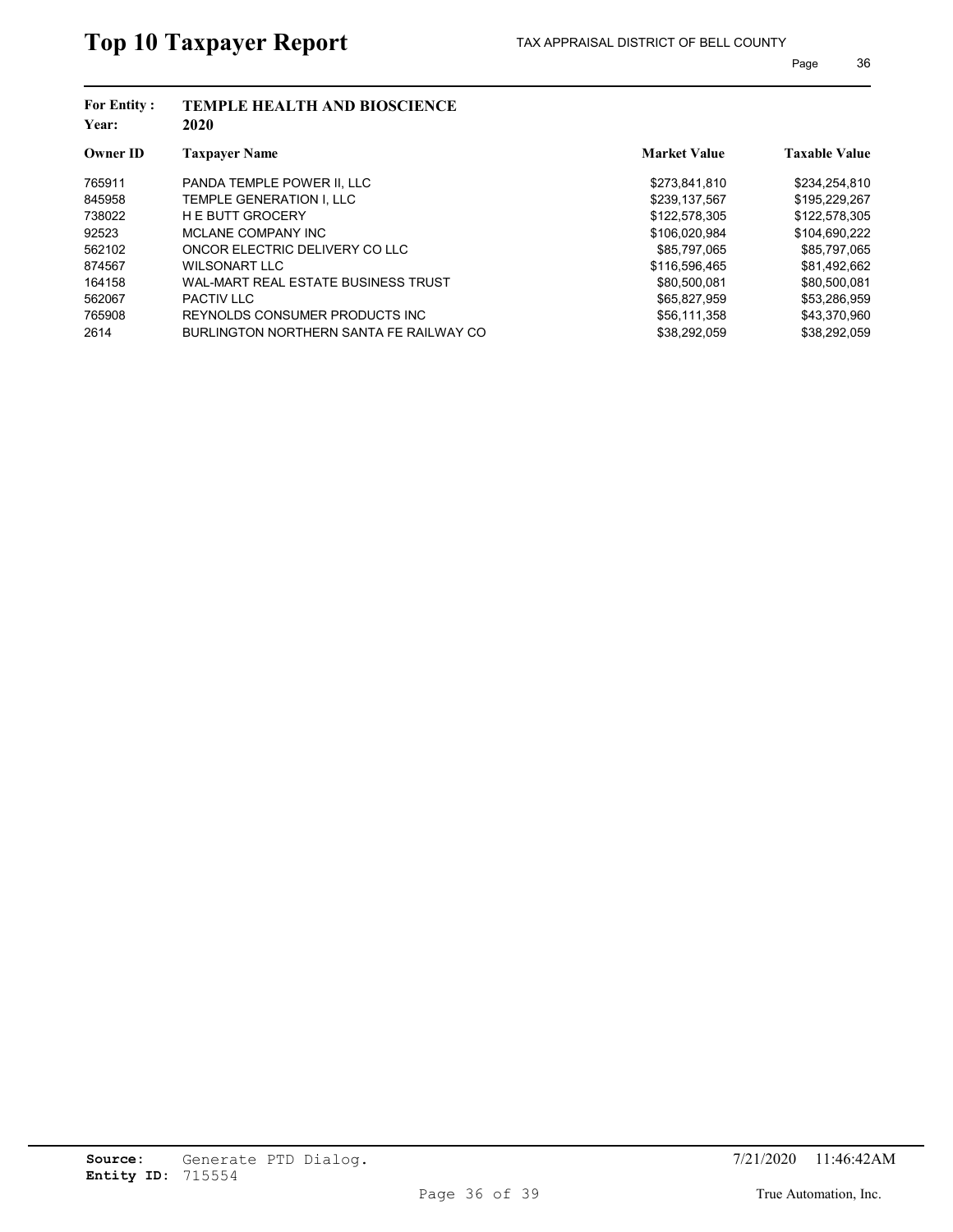| <b>For Entity:</b><br>Year: | <b>TEMPLE ISD</b><br>2020               |                     |                      |  |  |
|-----------------------------|-----------------------------------------|---------------------|----------------------|--|--|
| <b>Owner ID</b>             | <b>Taxpayer Name</b>                    | <b>Market Value</b> | <b>Taxable Value</b> |  |  |
| 765911                      | PANDA TEMPLE POWER II. LLC              | \$273,841,810       | \$234,254,810        |  |  |
| 845958                      | TEMPLE GENERATION I, LLC                | \$239,137,567       | \$195,229,267        |  |  |
| 738022                      | <b>HE BUTT GROCERY</b>                  | \$122,578,305       | \$122,578,305        |  |  |
| 874567                      | WILSONART LLC                           | \$116,596.465       | \$114.891.521        |  |  |
| 92523                       | MCLANE COMPANY INC                      | \$106,020,984       | \$104,690,222        |  |  |
| 164158                      | WAL-MART REAL ESTATE BUSINESS TRUST     | \$80,500,081        | \$80,500,081         |  |  |
| 562102                      | ONCOR ELECTRIC DELIVERY CO LLC          | \$69,569,542        | \$69,569,542         |  |  |
| 562067                      | <b>PACTIV LLC</b>                       | \$65,827,959        | \$62,701.062         |  |  |
| 765908                      | REYNOLDS CONSUMER PRODUCTS INC.         | \$56,111,358        | \$53,768,089         |  |  |
| 2614                        | BURLINGTON NORTHERN SANTA FE RAILWAY CO | \$41,653,193        | \$41,653,193         |  |  |
|                             |                                         |                     |                      |  |  |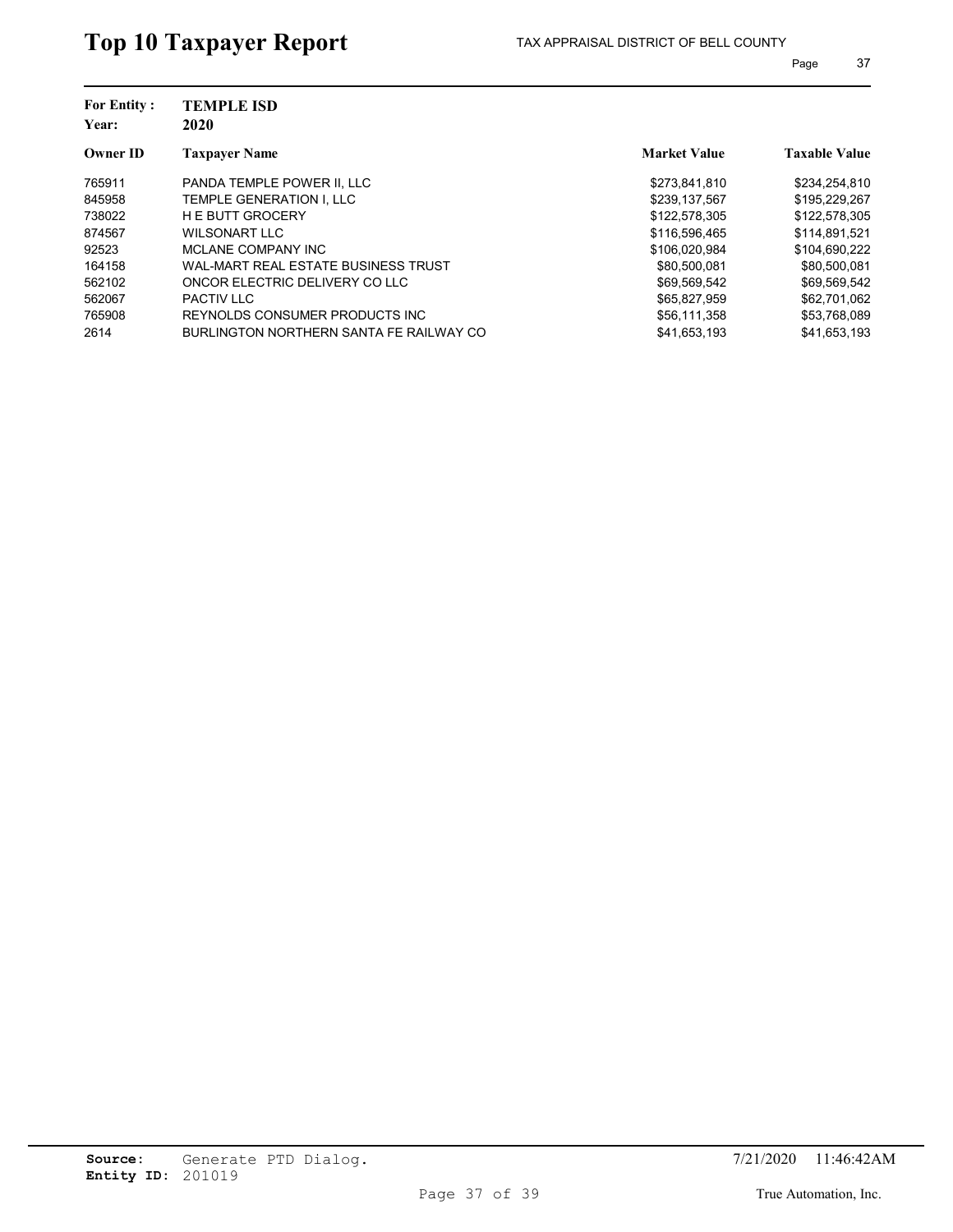| <b>For Entity:</b><br>Year: | <b>TROY ISD</b><br>2020                 |                     |                      |  |  |
|-----------------------------|-----------------------------------------|---------------------|----------------------|--|--|
| <b>Owner ID</b>             | <b>Taxpayer Name</b>                    | <b>Market Value</b> | <b>Taxable Value</b> |  |  |
| 562046                      | CARGILL INCORPORATED                    | \$33,455,088        | \$33,397,766         |  |  |
| 874565                      | <b>TANGLEFOOT PROPERTIES LLC</b>        | \$24,632,049        | \$24,632,049         |  |  |
| 562102                      | ONCOR ELECTRIC DELIVERY CO LLC          | \$19.053.743        | \$19.053.743         |  |  |
| 562041                      | C & H DIE CASTING INC                   | \$10,068,054        | \$10,068,054         |  |  |
| 843208                      | UNION PACIFIC RAILROAD CO               | \$6,255,372         | \$6,255,372          |  |  |
| 646676                      | CAROTHERS PROPERTIES LTD                | \$5.706.654         | \$5,706,654          |  |  |
| 2614                        | BURLINGTON NORTHERN SANTA FE RAILWAY CO | \$5,497,864         | \$5,497,864          |  |  |
| 794409                      | SAFEGUARD METAL BUILDINGS INC           | \$5,430,526         | \$5,430,526          |  |  |
| 797500                      | MC TURTLE CREEK DEVELOPMENT LLC         | \$3,686,764         | \$3,686,764          |  |  |
| 842953                      | MUSKET OF TEXAS INC                     | \$3,080,388         | \$3.080.388          |  |  |